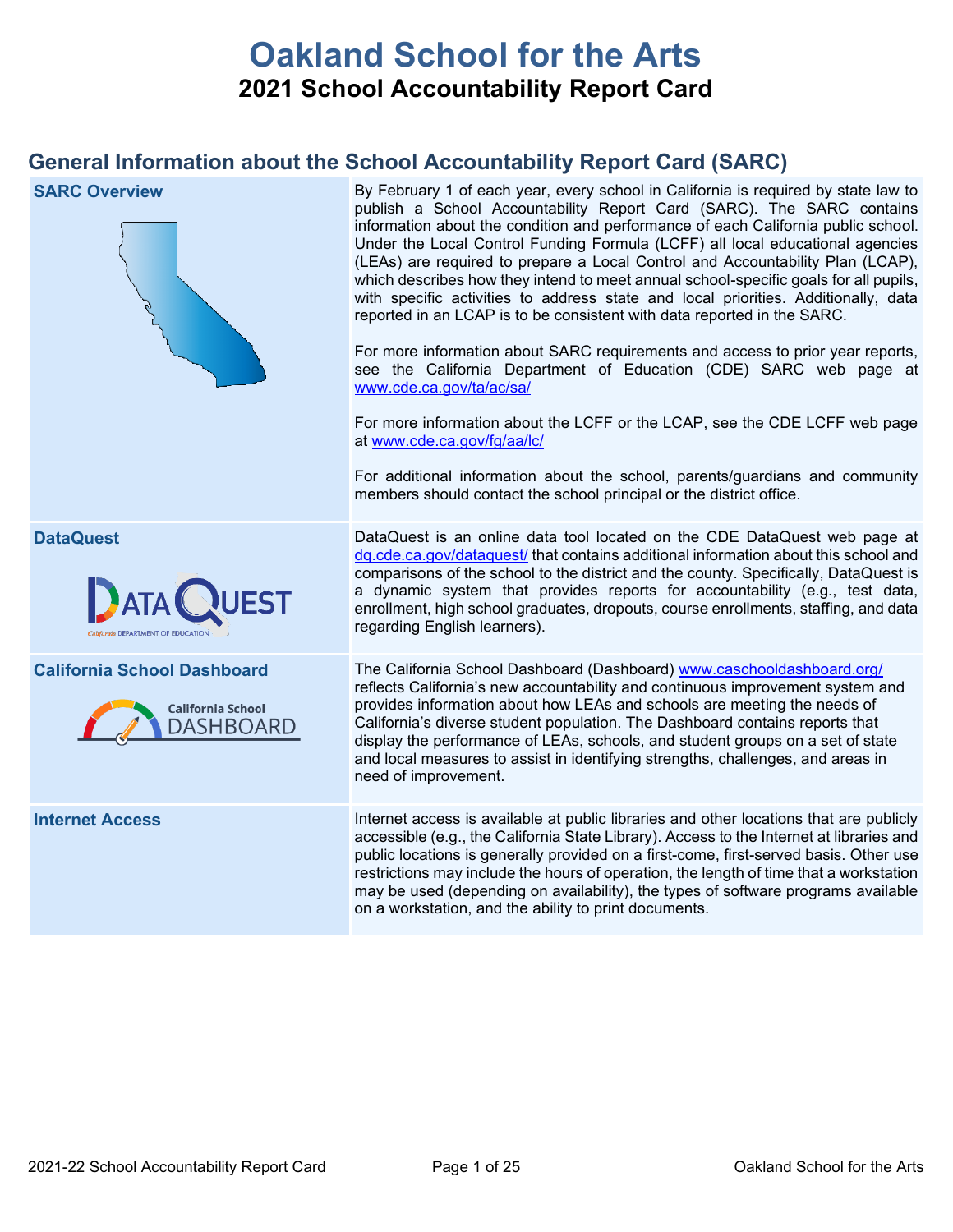### **2021-22 School Contact Information**

| <b>School Name</b>                                 | Oakland School for the Arts |  |  |  |
|----------------------------------------------------|-----------------------------|--|--|--|
| <b>Street</b>                                      | 530 18th St.                |  |  |  |
| City, State, Zip                                   | Oakland, CA, 94612          |  |  |  |
| <b>Phone Number</b>                                | $(510)$ 873-8800            |  |  |  |
| <b>Principal</b>                                   | Mike Oz                     |  |  |  |
| <b>Email Address</b>                               | info@oakarts.org            |  |  |  |
| <b>School Website</b>                              | www.oakarts.org             |  |  |  |
| County-District-School (CDS) Code 01 61259 3030772 |                             |  |  |  |

| <b>2021-22 District Contact Information</b> |                             |  |  |
|---------------------------------------------|-----------------------------|--|--|
| <b>District Name</b>                        | Oakland School for the Arts |  |  |
| <b>Phone Number</b>                         | $(510)$ 873-8800            |  |  |
| Superintendent                              |                             |  |  |
| <b>Email Address</b>                        | info@oakarts.org            |  |  |
| <b>District Website Address</b>             | www.oakarts.org             |  |  |

### **2021-22 School Overview**

Oakland School for the Arts balances an immersive arts environment with a comprehensive academic program and is developing a Career Technical Education Pathways curriculum. Students study one of several art forms which they enter through an audition process, which will gradually be phased out over the coming years. OSA students will be prepared to use their creativity in a wide range of fields and to be successful in many different endeavors. OSA inspires its students to find their individual voices through intensive study of the arts and a challenging academic program which focuses on critical thinking and analysis. The school restarted in-person learning for the 2021-22 school year and is closely monitoring student achievement, potential learning loss, COVID safety, and mental health. Students graduate as creative, critical thinkers and community contributors. Graduates are prepared to excel in any field at the college or professional level, including specialized art schools. Our teachers are organized into a labor union known as COSATS/CTA/NEA (The Coalition of Oakland School for the Arts Teachers and Staff) which is affiliated with the California Teacher's Association and National Education Association.

#### Mission:

Oakland School for the Arts is a diverse and inclusive public 6-12 charter school that blends immersive, robust arts with comprehensive academics, providing integrated opportunities for collaboration, expression and personal growth.

#### Vision Statement:

OSA students will be creative and critical thinkers who demonstrate a commitment to equity, community, collaboration, and self-reflection. Through meaningful engagement with pathway-integrated curriculum and work-based learning opportunities, graduates will be resilient and ready for college and career. Alumni will exemplify the essential value of the arts in all they do.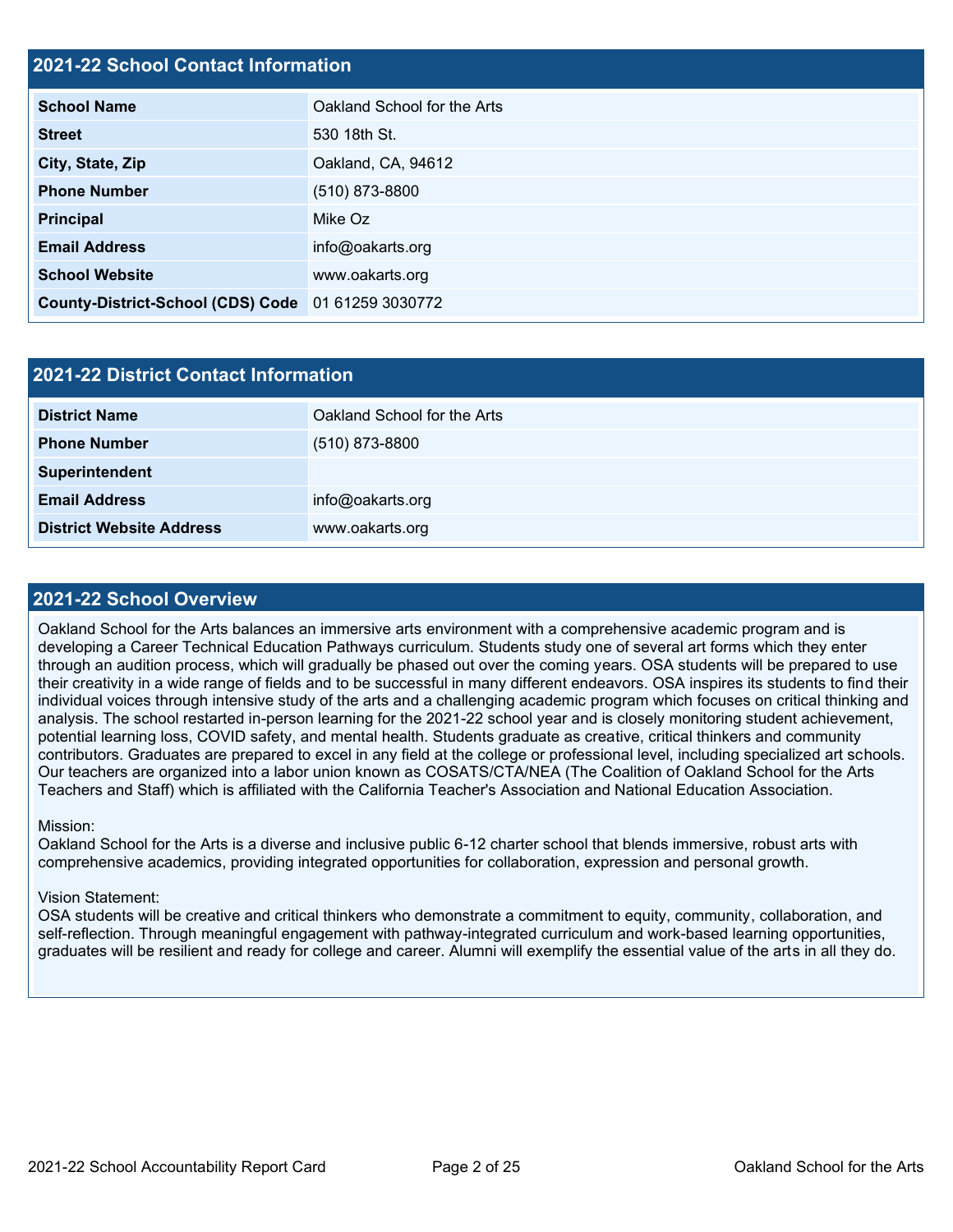## **About this School**

| 2020-21 Student Enrollment by Grade Level |                           |  |  |  |
|-------------------------------------------|---------------------------|--|--|--|
| <b>Grade Level</b>                        | <b>Number of Students</b> |  |  |  |
| Grade 6                                   | 105                       |  |  |  |
| Grade 7                                   | 125                       |  |  |  |
| Grade 8                                   | 117                       |  |  |  |
| Grade 9                                   | 120                       |  |  |  |
| Grade 10                                  | 112                       |  |  |  |
| Grade 11                                  | 116                       |  |  |  |
| Grade 12                                  | 106                       |  |  |  |
| <b>Total Enrollment</b>                   | 801                       |  |  |  |

### **2020-21 Student Enrollment by Student Group**

| <b>Student Group</b>                   | <b>Percent of Total Enrollment</b> |
|----------------------------------------|------------------------------------|
| <b>Female</b>                          | 65.3                               |
| <b>Male</b>                            | 34.3                               |
| American Indian or Alaska Native       | 0.5                                |
| <b>Asian</b>                           | 6.2                                |
| <b>Black or African American</b>       | 20.8                               |
| <b>Hispanic or Latino</b>              | 18.9                               |
| Native Hawaiian or Pacific Islander    | 0.6                                |
| <b>Two or More Races</b>               | 16.4                               |
| <b>White</b>                           | 34.8                               |
| <b>English Learners</b>                | 0.9                                |
| <b>Homeless</b>                        | 0.7                                |
| <b>Socioeconomically Disadvantaged</b> | 17.2                               |
| <b>Students with Disabilities</b>      | 9.2                                |

# **A. Conditions of Learning State Priority: Basic**

The SARC provides the following information relevant to the State priority: Basic (Priority 1):

- Degree to which teachers are appropriately assigned and fully credentialed in the subject area and for the pupils they are teaching;
- Pupils have access to standards-aligned instructional materials; and
- School facilities are maintained in good repair

Note: For more information refer to the Updated Teacher Equity Definitions web page at<https://www.cde.ca.gov/pd/ee/teacherequitydefinitions.asp>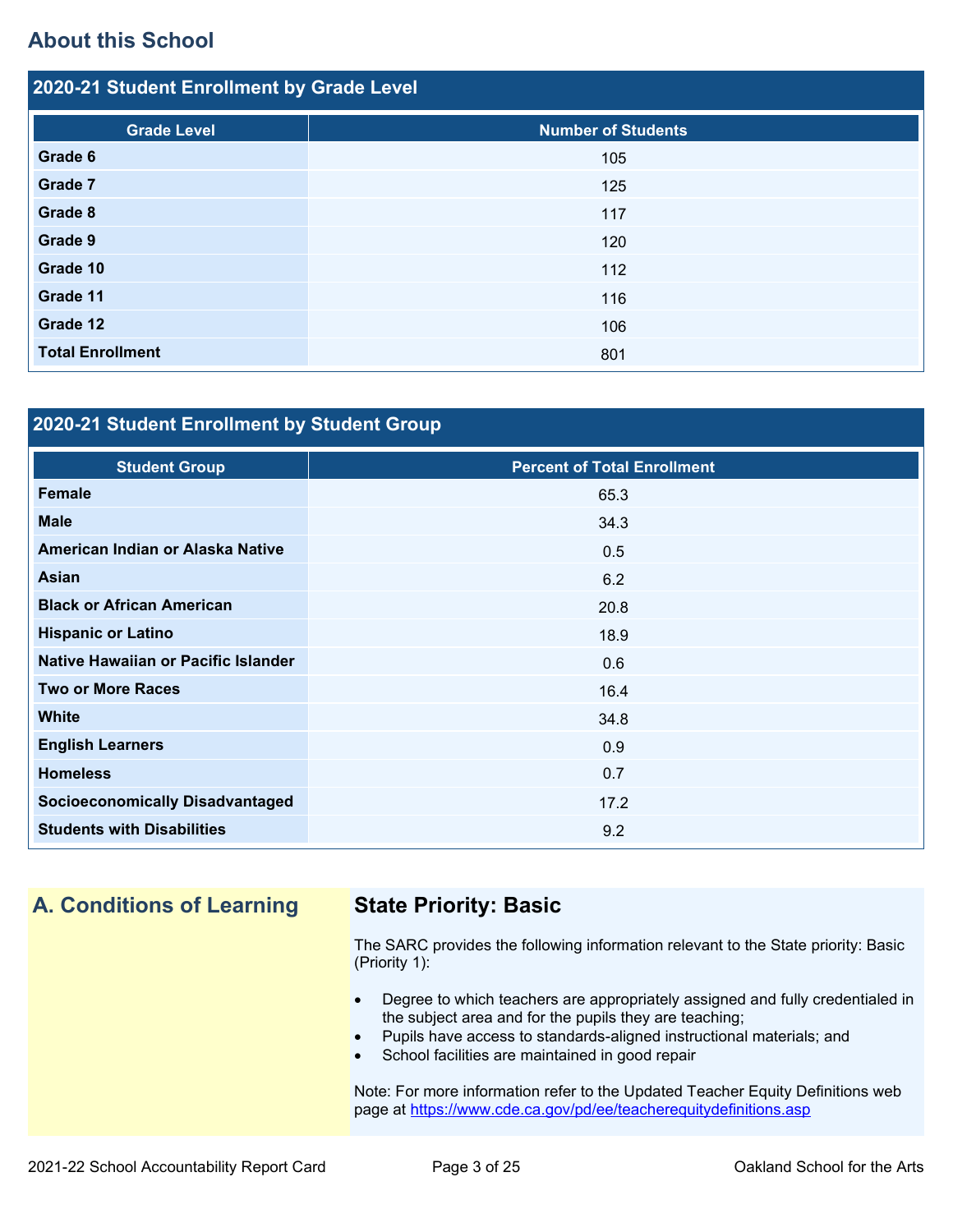| <b>2019-20 Teacher Preparation and Placement</b>                                                |         |  |  |  |
|-------------------------------------------------------------------------------------------------|---------|--|--|--|
| <b>Authorization/Assignment</b>                                                                 | 2019-20 |  |  |  |
| Fully (Preliminary or Clear) Credentialed for Subject and Student Placement (properly assigned) |         |  |  |  |
| <b>Intern Credential Holders Properly Assigned</b>                                              |         |  |  |  |
| Teachers Without Credentials and Misassignments ("ineffective" under ESSA)                      |         |  |  |  |
| Credentialed Teachers Assigned Out-of-Field ("out-of-field" under ESSA)                         |         |  |  |  |
| <b>Unknown</b>                                                                                  |         |  |  |  |
| <b>Total Teaching Positions</b>                                                                 |         |  |  |  |

Note: The data in this table is based on Full Time Equivalent (FTE) status. One FTE equals one staff member working full time; one FTE could also represent two staff members who each work 50 percent of full time. Additionally, an assignment is defined as a position that an educator is assigned to based on setting, subject, and grade level. An authorization is defined as the services that an educator is authorized to provide to students.

# **2019-20 Teachers Without Credentials and Misassignments (considered "ineffective" under ESSA) Authorization/Assignment 2019-20 Permits and Waivers Misassignments Vacant Positions Total Teachers Without Credentials and Misassignments**

| 2019-20 Credentialed Teachers Assigned Out-of-Field (considered "out-of-field" under ESSA) |  |  |  |  |
|--------------------------------------------------------------------------------------------|--|--|--|--|
| 2019-20                                                                                    |  |  |  |  |
|                                                                                            |  |  |  |  |
| <b>Local Assignment Options</b>                                                            |  |  |  |  |
|                                                                                            |  |  |  |  |

**Total Out-of-Field Teachers**

| 2019-20 Class Assignments                                                                                                                           |         |  |  |  |
|-----------------------------------------------------------------------------------------------------------------------------------------------------|---------|--|--|--|
| <b>Indicator</b>                                                                                                                                    | 2019-20 |  |  |  |
| <b>Misassignments for English Learners</b><br>(a percentage of all the classes with English learners taught by teachers that are misassigned)       |         |  |  |  |
| No credential, permit or authorization to teach<br>(a percentage of all the classes taught by teachers with no record of an authorization to teach) |         |  |  |  |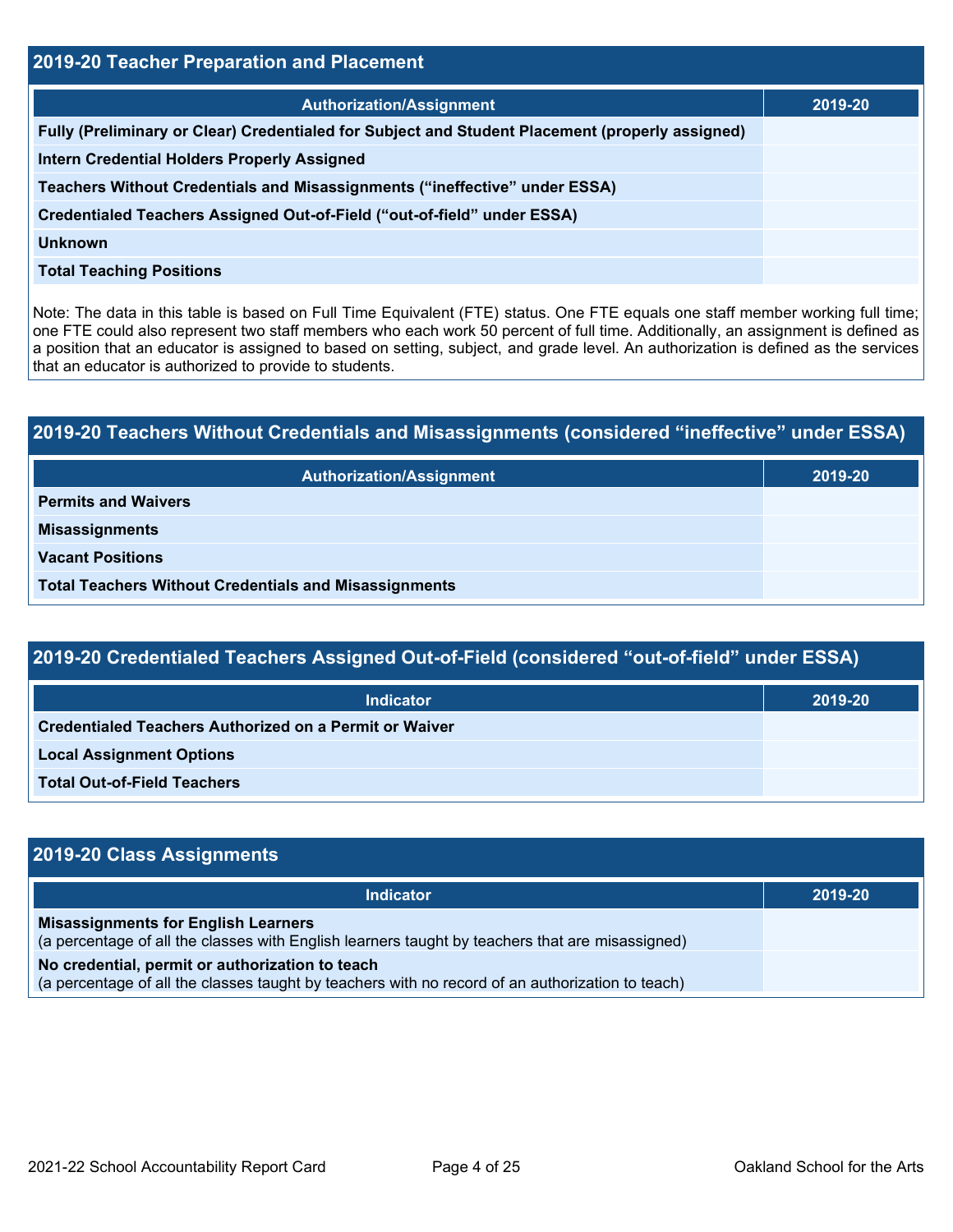#### **2021-22 Quality, Currency, Availability of Textbooks and Other Instructional Materials** All textbooks are aligned to the current content standards. **Year and month in which the data were collected Search Contract Contract Contract Contract Contract Contract Contract Contract Contract Contract Contract Contract Contract Contract Contract Contract Contract Contract Cont Subject Textbooks and Other Instructional Materials/year of Adoption From Most Recent Adoption ? Percent Students Lacking Own Assigned Copy Reading/Language Arts** Grades 6-8 use Houghton Mifflin 'California Collections' middle school series Grades 9-12 use a novel-based language arts program, including the following novels: 6th Grade: The Boy of the Painted Cave (Social Studies novel) The Watsons Go to Birmingham, 1963 The Giver Black Ships Before Troy (The Iliad for younger readers) Literature Circles (Theme: Life-defining experiences): Roll of Thunder, Hear My Cry One Crazy Summer Pacific Crossing Walk Two Moons The View from Saturday Red Scarf Girl 7th Grade: Shadow Spinner Look Both Ways The Ghost of the Tokaido Inn Literature Circles (Theme: Guided by a cause): I am Malala Harriet Tubman: Conductor on the Underground Railway I am the Greatest (Muhammad Ali) Long Walk to Water Lyddie 8th Grade: Independent Reading Unit The House on Mango Street The Diary of Anne Frank (play in HMH textbook) Literature Circles (Theme: Teen Identity - Conflict and Resilience): The Hate U Give I Am Not Your Perfect Mexican Daughter Piecing Me Together Picture Us in the Light The Outsiders 9th Grade: The Poet X Romeo and Juliet (in textbook) I Know Why the Caged Bird Sings Literature Circles (Theme: Afrofuturism): Kindred Yes 0.0 %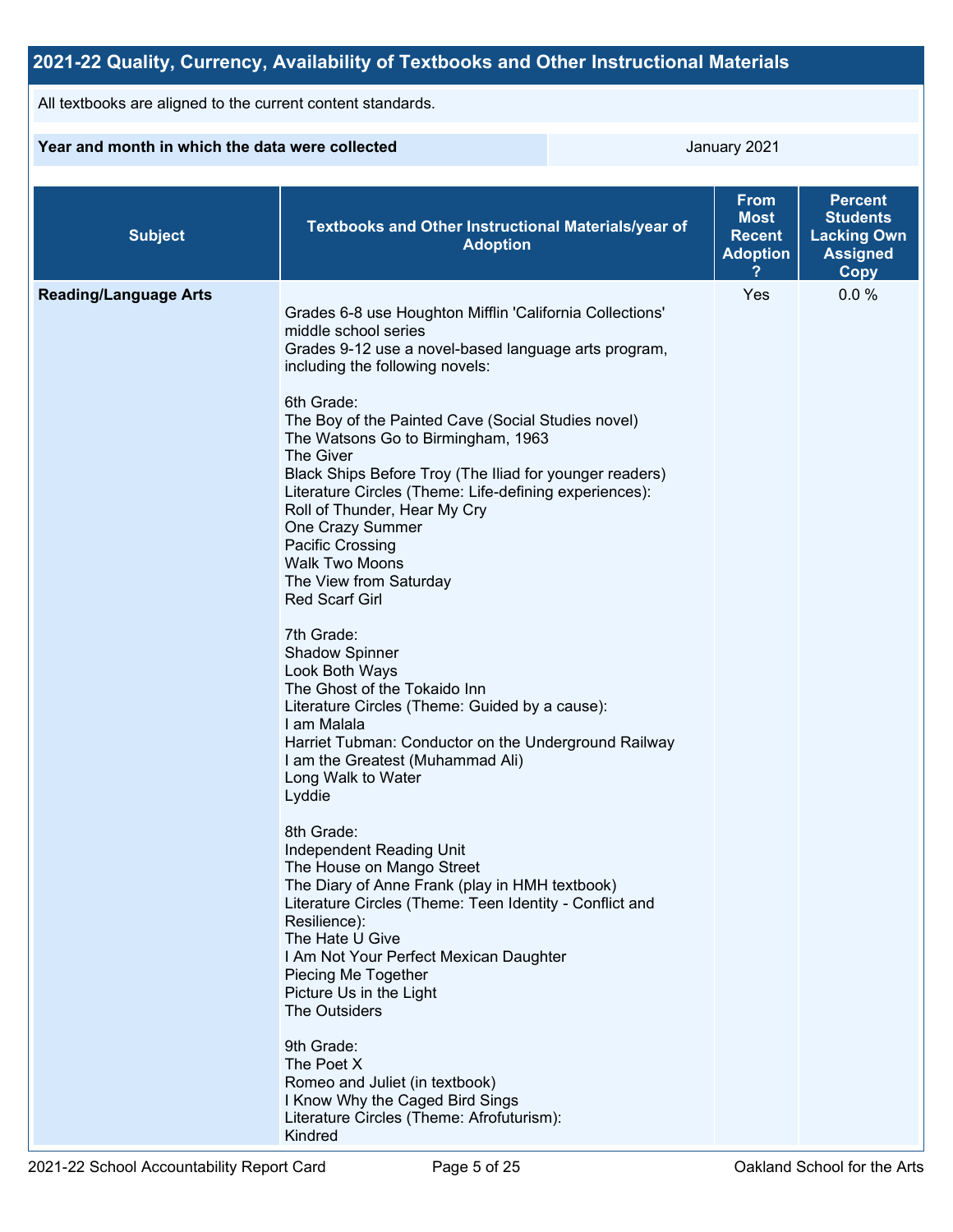|                    | <b>Binti</b><br>Akata Witch<br>Children of Blood and Bone                                                                                                                                                                                                                                                                                                                                                                                                                                                                                                                                                                                                                                                                                                     |     |      |
|--------------------|---------------------------------------------------------------------------------------------------------------------------------------------------------------------------------------------------------------------------------------------------------------------------------------------------------------------------------------------------------------------------------------------------------------------------------------------------------------------------------------------------------------------------------------------------------------------------------------------------------------------------------------------------------------------------------------------------------------------------------------------------------------|-----|------|
|                    | 10th Grade:<br>(Creation Stories)<br>Homegoing<br>Persepolis<br>Literature Circles: (Theme: Literary Lenses):<br>The God of Small Things<br>Frankenstein<br>The Stranger<br><b>Woman Warrior</b>                                                                                                                                                                                                                                                                                                                                                                                                                                                                                                                                                              |     |      |
|                    | 11th Grade:<br>Contemporary Response also includes several indigenous<br>authors<br>Oakland Unit: There, There - (indigenous authors)<br>Harlem Renaissance: Their Eyes were Watching God<br>The Fire Next Time<br>Between the World and Me<br>The Bluest Eye<br>Invisible Man,<br><b>Native Son</b><br>On Earth We're Briefly Gorgeous                                                                                                                                                                                                                                                                                                                                                                                                                       |     |      |
|                    | 12th Grade<br><b>Things Fall Apart</b><br>Metamorphosis<br>Hamlet (in HMH textbook)<br><b>Beloved</b>                                                                                                                                                                                                                                                                                                                                                                                                                                                                                                                                                                                                                                                         |     |      |
|                    | English 1A<br>Joy Harjo, Crazy Brave; handouts/links + additional memoir<br>of student choice<br>English 1B (spring): Toni Morrison, Beloved + additional<br>novel of student choice                                                                                                                                                                                                                                                                                                                                                                                                                                                                                                                                                                          |     |      |
|                    | Our Designated EL Class uses 'Language Workshop<br>Houghton Mifflin Harcourt Designated EL Development'                                                                                                                                                                                                                                                                                                                                                                                                                                                                                                                                                                                                                                                       |     |      |
| <b>Mathematics</b> | CC1: Core Connections Course 1, Second Edition, Version<br>5.0, Copyright 2013 (supplemented with an ebook of the<br>same course)<br>CC2: Core Connections Course 2, Second Edition, Version<br>5.0, Copyright 2013 (supplemented with an ebook of the<br>same course)<br>CC3: Core Connections Course 3, Second Edition, Version<br>5.0, Copyright 2013 (supplemented with an ebook of the<br>same course)<br>Algebra 1: Core Connections Algebra 1, Second Edition,<br>Version 5.0, Copyright 2013. (supplemented with an ebook of<br>the same course)<br>Geometry: Core Connections Geometry, Second Edition,<br>Version 5.0, Copyright 2013, (supplemented with an ebook of<br>the same course)<br>Algebra 2: Core Connections Algebra 2, Second Edition, | Yes | 0.0% |
|                    | Version 4.0, Copyright 2013. (supplemented with an ebook of<br>the same course)                                                                                                                                                                                                                                                                                                                                                                                                                                                                                                                                                                                                                                                                               |     |      |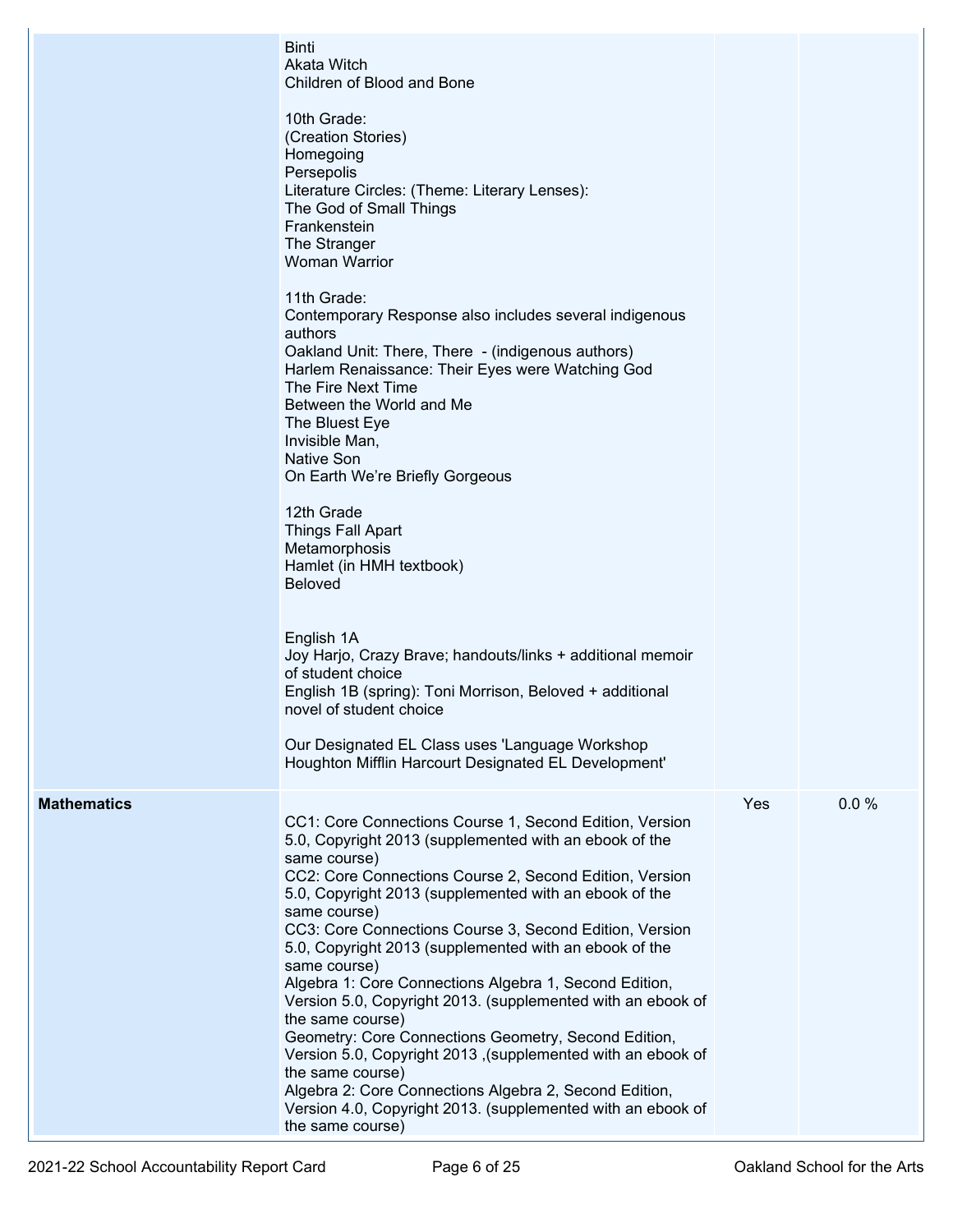|                               | Data Science: There is no textbook, curriculum is provided by<br>YouCubed/Stanford:<br>https://hsdatascience.youcubed.org/curriculum/.<br>PreCalc: CPM Educational Program, PreCalculus, Third<br>Edition, Copyright 2018 (supplemented with an ebook of the<br>same course)<br>Calculus: Larson Hostetler Edwards, Calculus of a Single<br>Variable: Early Transcendental Functions, Fourth Edition,<br>2007. (supplemented with an ebook of the same course)                                                                                                                                                                                                                                                                                                                                                                                                                                                                                                                                                                                                                                                                      |     |      |
|-------------------------------|-------------------------------------------------------------------------------------------------------------------------------------------------------------------------------------------------------------------------------------------------------------------------------------------------------------------------------------------------------------------------------------------------------------------------------------------------------------------------------------------------------------------------------------------------------------------------------------------------------------------------------------------------------------------------------------------------------------------------------------------------------------------------------------------------------------------------------------------------------------------------------------------------------------------------------------------------------------------------------------------------------------------------------------------------------------------------------------------------------------------------------------|-----|------|
| <b>Science</b>                | Earth Science (6th Grade): Prentice Hall Science Explorer:<br>Earth Science, Copyright 2009<br>Pearson Interactive Science Earth's Structure and Earth's<br>Surface, Copyright 2011<br>Forensic Bio: Forensic Science: Fundamentals and<br>Investigations, 1st edition. 2012. Bertino & Bertino<br>Note: I have a personal version that I bought with my own<br>money. It's the 2nd edition, 2015 and it is much, much better.<br>Biology: Biology, The Living Earth California Edition, 2020.<br>Prentice Hall. Miller & Levine<br>Physics: Ck12 Physics Concepts - Intermediate textbook.<br>Created in 2013, last modified in 2019.<br>Life Science (7th Grade): Prentice Hall Science Explorer: Life<br>Science, Copyright 2005. Pearson Interactive Science Cells<br>and Heredity, Copyright 2011<br>Physical Science (8th Grade): ck12 Physical Science for<br>Middle School. Written by Jean Brainard, Ph.D., Edited by<br>Bradley Hughes, Ph.D. Created in 2012, Modified in 2015.<br>(further edited by Mrs. Yan in 2021)                                                                                                  | No  | 0.0% |
| <b>History-Social Science</b> | 6th: World History Ancient Civilizations textbook, California<br>edition, published by National Geographic Learning/Cengage<br>Learning Copyright 2018, 3rd printing, printed in 2018<br>(Also Boy of the Painted Cave by Justin Denzel - a novel<br>originally published in 1988)<br>7th: Medieval World History, California edition, published by<br>National Geographic Learning/Cengage Learning Copyright<br>2018, 3rd printing, printed in 2018<br>8th: US History American Stories Beginnings to WWI,<br>California edition, published by National Geographic<br>Learning/Cengage Learning Copyright 2018, 3rd printing,<br>printed in 2018<br>12th: Naked Economics by Charles Wheelen, original<br>copyright 2002, current adopted edition 2019<br>12th: We the People, 13th essentials edition. W.W. Norton<br>(digital textbook). Current adopted edition 2021.<br>12th: Psychology for AP 2nd Edition by David Myers (2014)<br>also excerpts from:<br>So You Want to Talk About Race by Ijeoma Oluo<br>Hood Feminism by Mikki Kendall<br>An Indigenous People's History of the United States by<br>Roxanne Dunbar-Ortiz | Yes | 0.0% |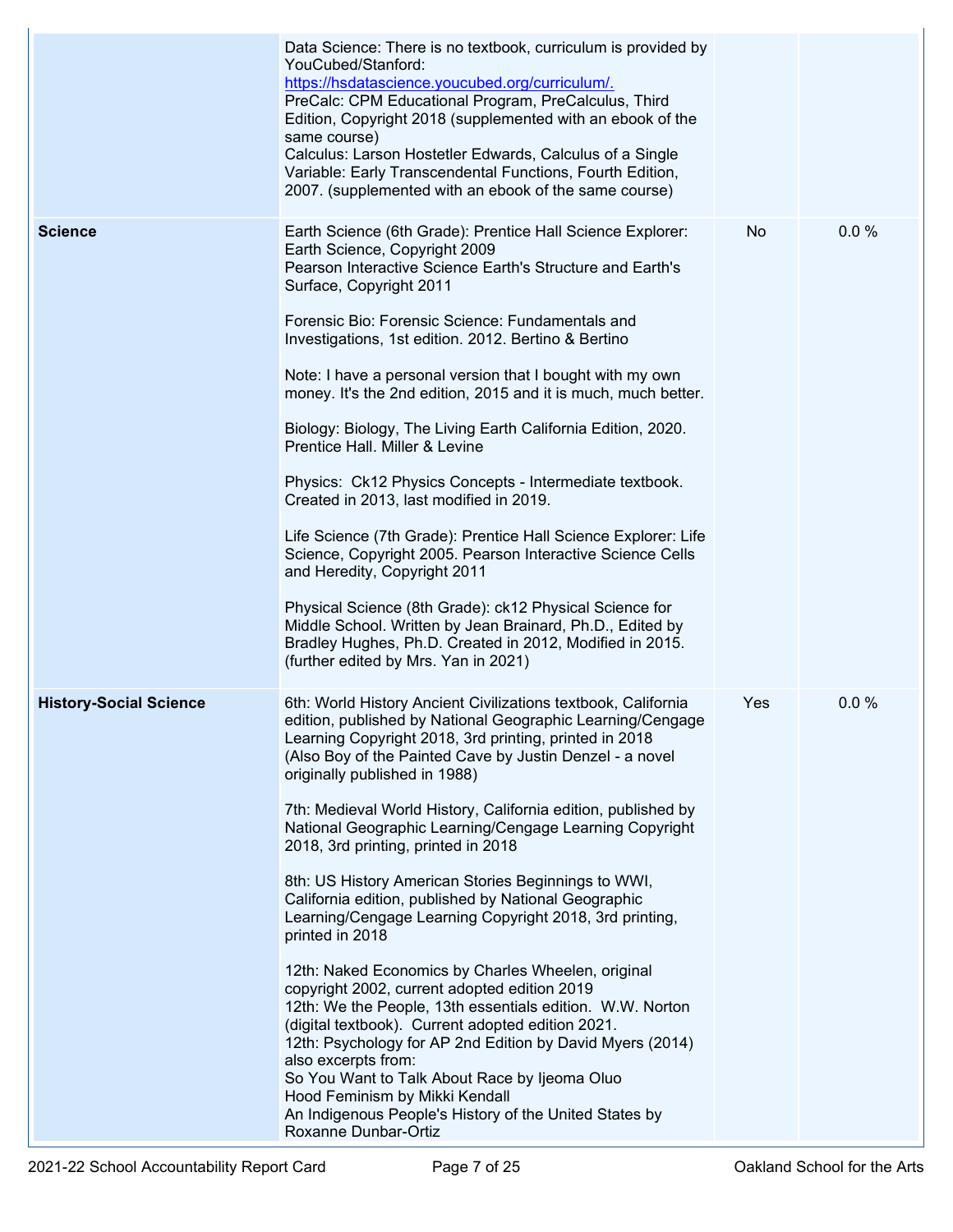|                                                            | The Jungle by Upton Sinclair<br>My Grandmother's Hands by Resmaa Menakem<br>Nation Within by Tim Coffman<br>Wild Tongues Can't Be Tamed by Saraciea J. Fennell<br>The Color of Law by Richard Rothstein<br>Minor Feelings by Cathy Park Hong<br>The Classic Slave Narratives by Henry Louis Gates, Jr. |            |         |
|------------------------------------------------------------|--------------------------------------------------------------------------------------------------------------------------------------------------------------------------------------------------------------------------------------------------------------------------------------------------------|------------|---------|
| <b>Foreign Language</b>                                    | Online textbook in Spanish 1, Voces, copyright 2013<br>Spanish 2, Avancemos 2, print and online textbook, copyright<br>2013<br>Spanish 3, Avancemos 3, print and online textbook, copyright<br>2013                                                                                                    | <b>Yes</b> | $0.0\%$ |
| <b>Health</b>                                              | Health - Many sources. Teacher created curriculum.                                                                                                                                                                                                                                                     | Yes.       | $0.0\%$ |
| <b>Visual and Performing Arts</b>                          | A range of materials and books to support our robust<br>programs.                                                                                                                                                                                                                                      | Yes        | $0.0\%$ |
| <b>Science Laboratory Equipment</b><br>$($ grades 9-12 $)$ | Regular lab equipment for smaller, more scaled-down labs.                                                                                                                                                                                                                                              | Yes.       | $0.0\%$ |

### **School Facility Conditions and Planned Improvements**

The main building for OSA is the Fox Theatre building. The facility is safe, secure, clean and 100% functional. Academic classrooms and specialized arts spaces are appropriate for the activity within them and receive regular care and cleaning by the Janitorial and Facilities team.

OSA also operates an off-campus art gallery and utilizes public performance spaces for some of its productions, including The Fox Theater itself, a 2000-seat professional venue.

There have been periodic issues with the roof leaking and the owner has a contract for repairs to begin Q1-2021.

We have a full time Facilities Manager who oversees all building maintenance and improvements and ensures all standards are upheld.

**Year and month of the most recent FIT report** September 2020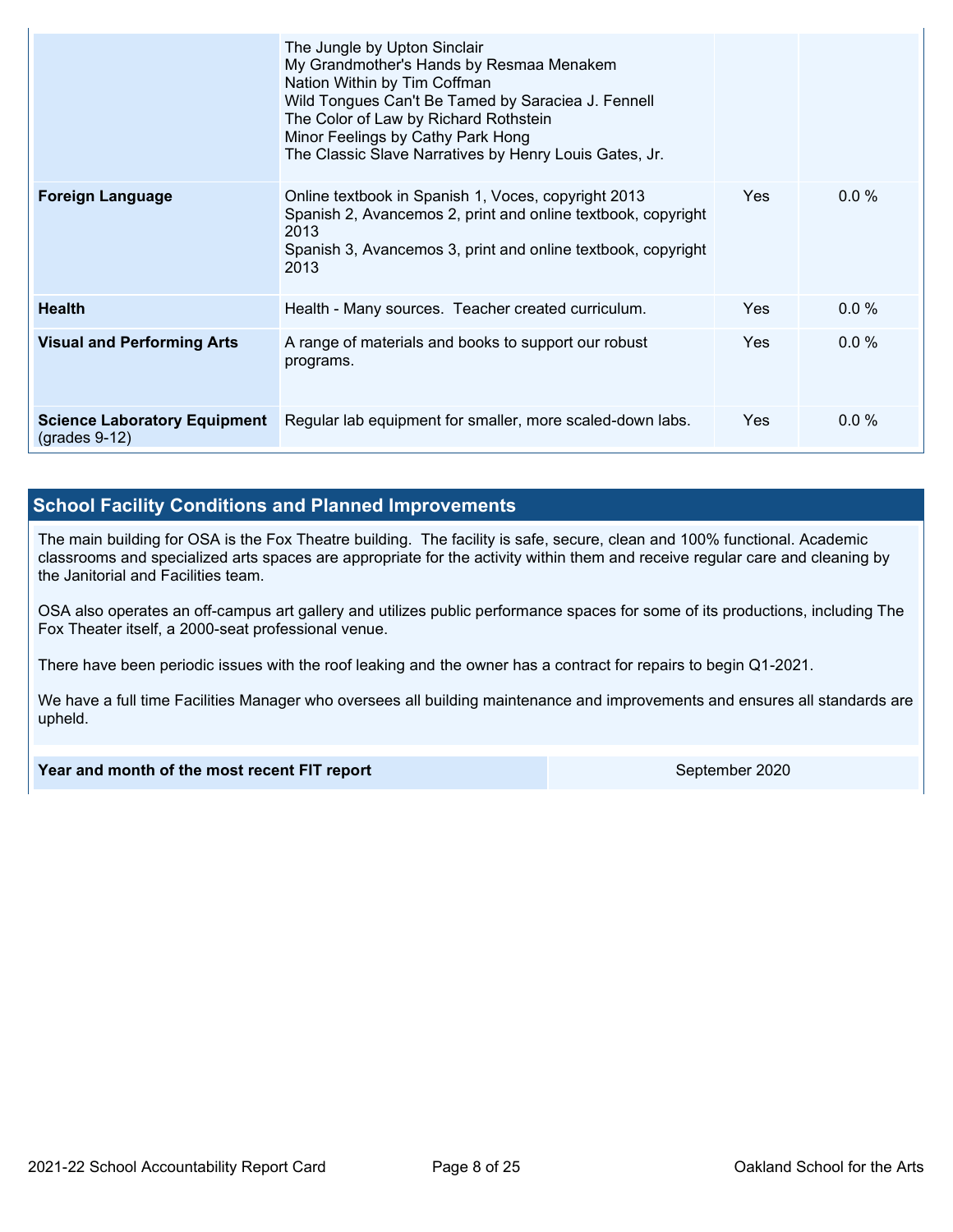| <b>School Facility Conditions and Planned Improvements</b>             |                     |              |              |                                                                                                                             |  |
|------------------------------------------------------------------------|---------------------|--------------|--------------|-----------------------------------------------------------------------------------------------------------------------------|--|
| <b>System Inspected</b>                                                | <b>Rate</b><br>Good | Rate<br>Fair | Rate<br>Poor | <b>Repair Needed and Action Taken or Planned</b>                                                                            |  |
| <b>Systems:</b><br>Gas Leaks, Mechanical/HVAC, Sewer                   | $\times$            |              |              | HVAC needs to be updated to comply with COVID<br>regulations and conversations are in progress<br>with the property manager |  |
| Interior:<br><b>Interior Surfaces</b>                                  | X                   |              |              | Interior is actually excellent. The Facilities<br>Manager has painted all the common areas in the<br>main building          |  |
| <b>Cleanliness:</b><br>Overall Cleanliness, Pest/Vermin Infestation    | $\times$            |              |              | <b>None</b>                                                                                                                 |  |
| <b>Electrical</b>                                                      | X                   |              |              | None                                                                                                                        |  |
| <b>Restrooms/Fountains:</b><br>Restrooms, Sinks/ Fountains             | X                   |              |              | None                                                                                                                        |  |
| Safety:<br>Fire Safety, Hazardous Materials                            | $\mathsf{x}$        |              |              | None                                                                                                                        |  |
| Structural:<br>Structural Damage, Roofs                                | X                   |              |              | <b>None</b>                                                                                                                 |  |
| External:<br>Playground/School Grounds, Windows/<br>Doors/Gates/Fences | X                   |              |              | <b>None</b>                                                                                                                 |  |

# **Overall Facility Rate**

| <b>Exemplary</b> | Good | Fair <sup>1</sup> | Poor |
|------------------|------|-------------------|------|
|                  |      |                   |      |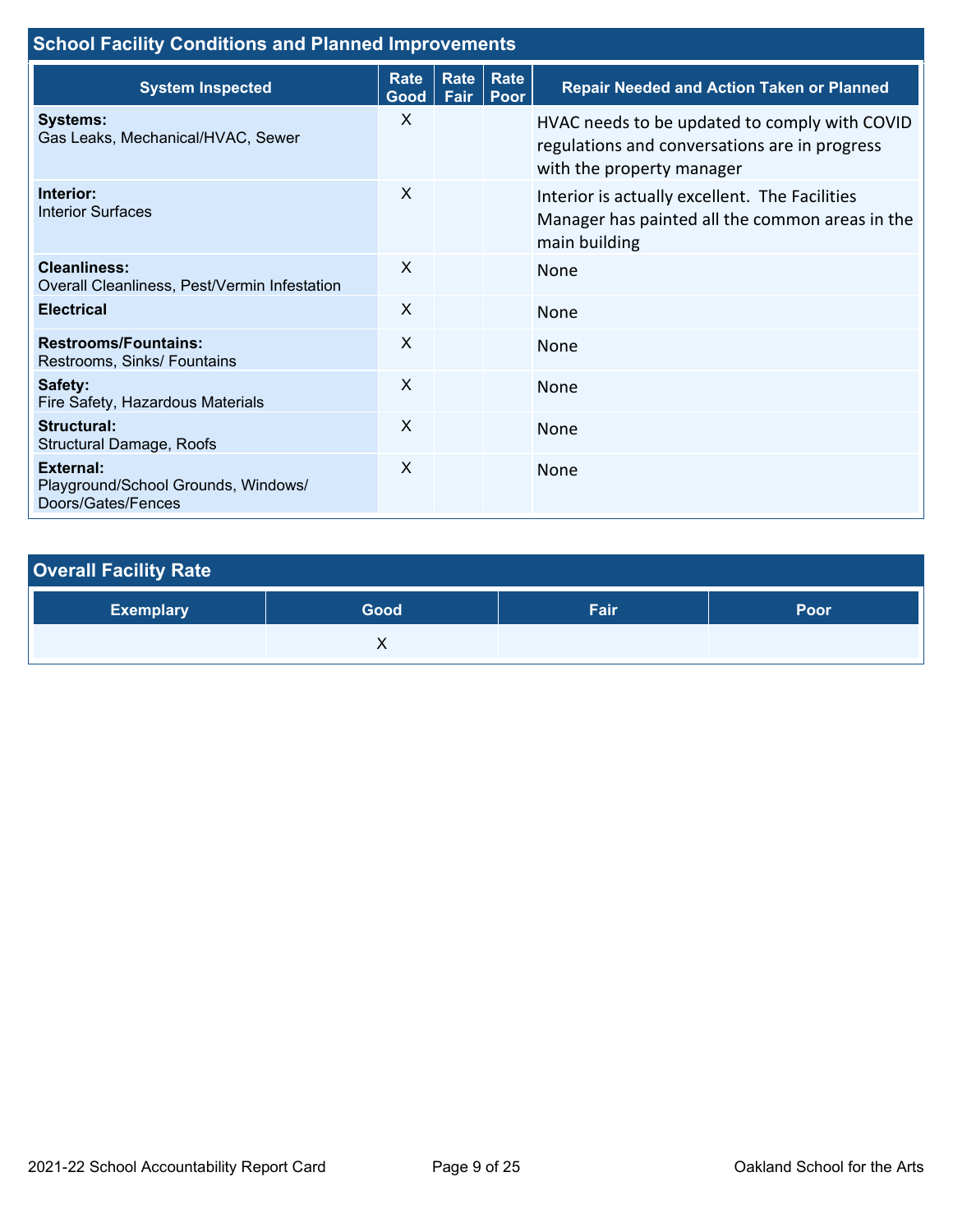## **B. Pupil Outcomes State Priority: Pupil Achievement**

The SARC provides the following information relevant to the State priority: Pupil Achievement (Priority 4):

#### **Statewide Assessments**

(i.e., California Assessment of Student Performance and Progress [CAASPP] System includes the Smarter Balanced Summative Assessments for students in the general education population and the California Alternate Assessments [CAAs] for English language arts/literacy [ELA] and mathematics given in grades three through eight and grade eleven. Only eligible students may participate in the administration of the CAAs. CAAs items are aligned with alternate achievement standards, which are linked with the Common Core State Standards [CCSS] for students with the most significant cognitive disabilities).

The CAASPP System encompasses the following assessments and student participation requirements:

- 1. **Smarter Balanced Summative Assessments and CAAs for ELA** in grades three through eight and grade eleven.
- 2. **Smarter Balanced Summative Assessments and CAAs for mathematics** in grades three through eight and grade eleven.
- 3. **California Science Test (CAST) and CAAs for Science** in grades five, eight, and once in high school (i.e., grade ten, eleven, or twelve).

#### **SARC Reporting in the 2020-2021 School Year Only**

Where the most viable option, LEAs were required to administer the statewide summative assessment in ELA and mathematics. Where a statewide summative assessment was not the most viable option for the LEA (or for one or more gradelevel[s] within the LEA) due to the pandemic, LEAs were allowed to report results from a different assessment that met the criteria established by the State Board of Education (SBE) on March 16, 2021. The assessments were required to be:

- Aligned with CA CCSS for ELA and mathematics;
- Available to students in grades 3 through 8, and grade 11; and
- Uniformly administered across a grade, grade span, school, or district to all eligible students.

#### **Options**

Note that the CAAs could only be administered in-person following health and safety requirements. If it was not viable for the LEA to administer the CAAs in person with health and safety guidelines in place, the LEA was directed to not administer the tests. There were no other assessment options available for the CAAs. Schools administered the Smarter Balanced Summative Assessments for ELA and mathematics, other assessments that meet the SBE criteria, or a combination of both, and they could only choose one of the following:

- Smarter Balanced ELA and mathematics summative assessments;
- Other assessments meeting the SBE criteria; or
- Combination of Smarter Balanced ELA and mathematics summative assessments and other assessments.

The percentage of students who have successfully completed courses that satisfy the requirements for entrance to the University of California and the California State University, or career technical education sequences or programs of study.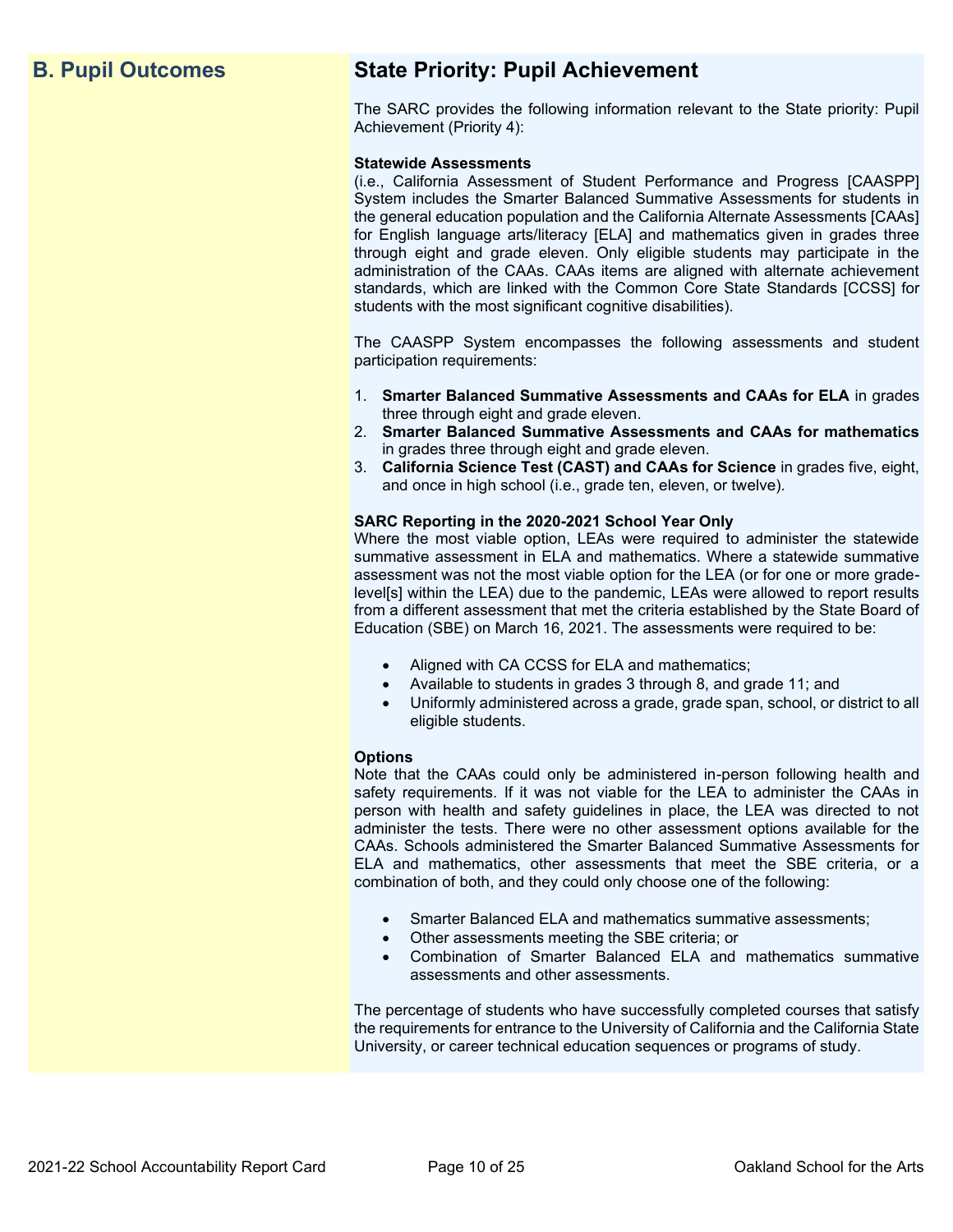#### **Percentage of Students Meeting or Exceeding the State Standard on CAASPP**

This table displays CAASPP test results in ELA and mathematics for all students grades three through eight and grade eleven taking and completing a state-administered assessment.

The 2019-2020 data cells with N/A values indicate that the 2019-2020 data are not available due to the COVID-19 pandemic and resulting summative test suspension. The Executive Order N-30-20 was issued which waived the assessment, accountability, and reporting requirements for the 2019-2020 school year.

The 2020-2021 data cells have N/A values because these data are not comparable to other year data due to the COVID-19 pandemic during the 2020-2021 school year. Where the CAASPP assessments in ELA and/or mathematics is not the most viable option, the LEAs were allowed to administer local assessments. Therefore, the 2020-2021 data between school years for the school, district, state are not an accurate comparison. As such, it is inappropriate to compare results of the 2020-2021 school year to other school years.

| <b>Subject</b>                                                       | <b>School</b><br>2019-20 | <b>School</b><br>2020-21 | <b>District</b><br>2019-20 | <b>District</b><br>2020-21 | <b>State</b><br>2019-20 | <b>State</b><br>2020-21 |
|----------------------------------------------------------------------|--------------------------|--------------------------|----------------------------|----------------------------|-------------------------|-------------------------|
| <b>English Language Arts/Literacy</b><br>$\left($ grades 3-8 and 11) | N/A                      | N/A                      | N/A                        | N/A                        | N/A                     | N/A                     |
| <b>Mathematics</b><br>$(grades 3-8 and 11)$                          | N/A                      | N/A                      | N/A                        | N/A                        | N/A                     | N/A                     |

### **2020-21 CAASPP Test Results in ELA by Student Group**

This table displays CAASPP test results in ELA by student group for students grades three through eight and grade eleven taking and completing a state-administered assessment. The CDE will populate this table for schools in cases where the school administered the CAASPP assessment. In cases where the school administered a local assessment instead of CAASPP, the CDE will populate this table with "NT" values, meaning this school did not test students using the CAASPP. See the local assessment(s) table for more information.

| <b>CAASPP</b><br><b>Student Groups</b> | <b>CAASPP</b><br><b>Total</b><br><b>Enrollment</b> | <b>CAASPP</b><br><b>Number</b><br><b>Tested</b> | <b>CAASPP</b><br><b>Percent</b><br><b>Tested</b> | <b>CAASPP</b><br><b>Percent</b><br><b>Not Tested</b> | <b>CAASPP</b><br><b>Percent</b><br>Met or<br><b>Exceeded</b> |
|----------------------------------------|----------------------------------------------------|-------------------------------------------------|--------------------------------------------------|------------------------------------------------------|--------------------------------------------------------------|
| <b>All Students</b>                    | 462                                                | <b>NT</b>                                       | <b>NT</b>                                        | <b>NT</b>                                            | <b>NT</b>                                                    |
| <b>Female</b>                          | 306                                                | <b>NT</b>                                       | <b>NT</b>                                        | <b>NT</b>                                            | <b>NT</b>                                                    |
| <b>Male</b>                            | 154                                                | <b>NT</b>                                       | <b>NT</b>                                        | <b>NT</b>                                            | <b>NT</b>                                                    |
| American Indian or Alaska Native       | $- -$                                              | <b>NT</b>                                       | <b>NT</b>                                        | <b>NT</b>                                            | <b>NT</b>                                                    |
| <b>Asian</b>                           | 35                                                 | <b>NT</b>                                       | <b>NT</b>                                        | <b>NT</b>                                            | <b>NT</b>                                                    |
| <b>Black or African American</b>       | 106                                                | <b>NT</b>                                       | <b>NT</b>                                        | <b>NT</b>                                            | <b>NT</b>                                                    |
| <b>Filipino</b>                        | $\mathbf 0$                                        | $\mathbf 0$                                     | $\mathbf 0$                                      | $\overline{0}$                                       | $\mathbf 0$                                                  |
| <b>Hispanic or Latino</b>              | 78                                                 | <b>NT</b>                                       | <b>NT</b>                                        | <b>NT</b>                                            | <b>NT</b>                                                    |
| Native Hawaiian or Pacific Islander    | --                                                 | <b>NT</b>                                       | <b>NT</b>                                        | <b>NT</b>                                            | <b>NT</b>                                                    |
| <b>Two or More Races</b>               | 87                                                 | <b>NT</b>                                       | <b>NT</b>                                        | <b>NT</b>                                            | <b>NT</b>                                                    |
| <b>White</b>                           | 152                                                | <b>NT</b>                                       | <b>NT</b>                                        | <b>NT</b>                                            | <b>NT</b>                                                    |
| <b>English Learners</b>                | --                                                 | <b>NT</b>                                       | <b>NT</b>                                        | <b>NT</b>                                            | <b>NT</b>                                                    |
| <b>Foster Youth</b>                    | $\mathbf{0}$                                       | $\mathbf 0$                                     | $\mathbf 0$                                      | $\mathbf 0$                                          | $\mathbf 0$                                                  |
| <b>Homeless</b>                        | --                                                 | <b>NT</b>                                       | <b>NT</b>                                        | <b>NT</b>                                            | <b>NT</b>                                                    |
| <b>Military</b>                        |                                                    | <b>NT</b>                                       | <b>NT</b>                                        | <b>NT</b>                                            | <b>NT</b>                                                    |
| <b>Socioeconomically Disadvantaged</b> | 92                                                 | <b>NT</b>                                       | <b>NT</b>                                        | <b>NT</b>                                            | <b>NT</b>                                                    |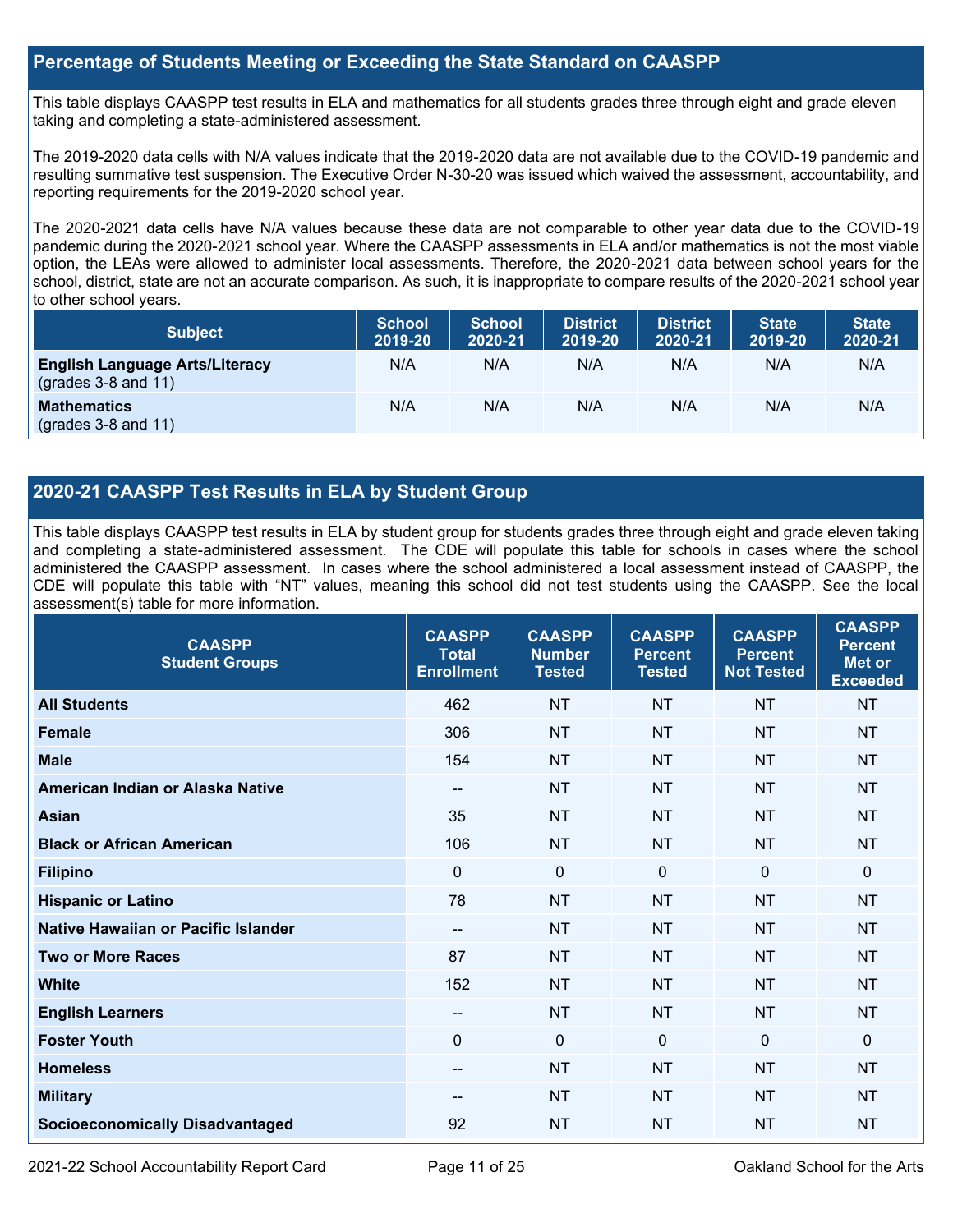| <b>Students Receiving Migrant Education Services</b> |     |  |   |
|------------------------------------------------------|-----|--|---|
| <b>Students with Disabilities</b>                    | -N7 |  | N |

## **2020-21 CAASPP Test Results in Math by Student Group**

This table displays CAASPP test results in Math by student group for students grades three through eight and grade eleven taking and completing a state-administered assessment. The CDE will populate this table for schools in cases where the school administered the CAASPP assessment. In cases where the school administered a local assessment instead of CAASPP, the CDE will populate this table with "NT" values, meaning this school did not test students using the CAASPP. See the local assessment(s) table for more information.

| <b>CAASPP</b><br><b>Student Groups</b>               | <b>CAASPP</b><br><b>Total</b><br><b>Enrollment</b> | <b>CAASPP</b><br><b>Number</b><br><b>Tested</b> | <b>CAASPP</b><br><b>Percent</b><br><b>Tested</b> | <b>CAASPP</b><br><b>Percent</b><br><b>Not Tested</b> | <b>CAASPP</b><br><b>Percent</b><br><b>Met or</b><br><b>Exceeded</b> |
|------------------------------------------------------|----------------------------------------------------|-------------------------------------------------|--------------------------------------------------|------------------------------------------------------|---------------------------------------------------------------------|
| <b>All Students</b>                                  | 462                                                | <b>NT</b>                                       | <b>NT</b>                                        | <b>NT</b>                                            | <b>NT</b>                                                           |
| Female                                               | 306                                                | <b>NT</b>                                       | <b>NT</b>                                        | <b>NT</b>                                            | <b>NT</b>                                                           |
| <b>Male</b>                                          | 154                                                | <b>NT</b>                                       | <b>NT</b>                                        | <b>NT</b>                                            | <b>NT</b>                                                           |
| American Indian or Alaska Native                     | --                                                 | <b>NT</b>                                       | <b>NT</b>                                        | <b>NT</b>                                            | <b>NT</b>                                                           |
| <b>Asian</b>                                         | 35                                                 | <b>NT</b>                                       | <b>NT</b>                                        | <b>NT</b>                                            | <b>NT</b>                                                           |
| <b>Black or African American</b>                     | 106                                                | <b>NT</b>                                       | <b>NT</b>                                        | <b>NT</b>                                            | <b>NT</b>                                                           |
| <b>Filipino</b>                                      | $\mathbf{0}$                                       | $\mathbf 0$                                     | $\mathbf{0}$                                     | $\mathbf 0$                                          | 0                                                                   |
| <b>Hispanic or Latino</b>                            | 78                                                 | <b>NT</b>                                       | <b>NT</b>                                        | <b>NT</b>                                            | <b>NT</b>                                                           |
| Native Hawaiian or Pacific Islander                  | $\overline{\phantom{a}}$                           | <b>NT</b>                                       | <b>NT</b>                                        | <b>NT</b>                                            | <b>NT</b>                                                           |
| <b>Two or More Races</b>                             | 87                                                 | <b>NT</b>                                       | <b>NT</b>                                        | <b>NT</b>                                            | <b>NT</b>                                                           |
| <b>White</b>                                         | 152                                                | <b>NT</b>                                       | <b>NT</b>                                        | <b>NT</b>                                            | NT                                                                  |
| <b>English Learners</b>                              | $-$                                                | <b>NT</b>                                       | <b>NT</b>                                        | <b>NT</b>                                            | <b>NT</b>                                                           |
| <b>Foster Youth</b>                                  | 0                                                  | $\mathbf 0$                                     | $\mathbf 0$                                      | $\mathbf 0$                                          | 0                                                                   |
| <b>Homeless</b>                                      | $\qquad \qquad -$                                  | <b>NT</b>                                       | <b>NT</b>                                        | <b>NT</b>                                            | <b>NT</b>                                                           |
| <b>Military</b>                                      | $\overline{\phantom{a}}$                           | <b>NT</b>                                       | <b>NT</b>                                        | <b>NT</b>                                            | <b>NT</b>                                                           |
| <b>Socioeconomically Disadvantaged</b>               | 92                                                 | <b>NT</b>                                       | <b>NT</b>                                        | <b>NT</b>                                            | <b>NT</b>                                                           |
| <b>Students Receiving Migrant Education Services</b> | $\mathbf 0$                                        | $\pmb{0}$                                       | $\mathbf 0$                                      | $\mathbf 0$                                          | 0                                                                   |
| <b>Students with Disabilities</b>                    | 46                                                 | <b>NT</b>                                       | <b>NT</b>                                        | <b>NT</b>                                            | <b>NT</b>                                                           |

### **2020-21 Local Assessment Test Results in ELA by Student Group**

This table displays Local Assessment test results in ELA by student group for students grades three through eight and grade eleven. LEAs/schools will populate this table for schools in cases where the school administered a local assessment. In cases where the school administered the CAASPP assessment, LEAs/schools will populate this table with "N/A" values in all cells, meaning this table is Not Applicable for this school.

| <b>All Students</b>              | N/A | N/A | N/A | N/A | N/A |
|----------------------------------|-----|-----|-----|-----|-----|
| <b>Female</b>                    | N/A | N/A | N/A | N/A | N/A |
| <b>Male</b>                      | N/A | N/A | N/A | N/A | N/A |
| American Indian or Alaska Native | N/A | N/A | N/A | N/A | N/A |
| Asian                            | N/A | N/A | N/A | N/A | N/A |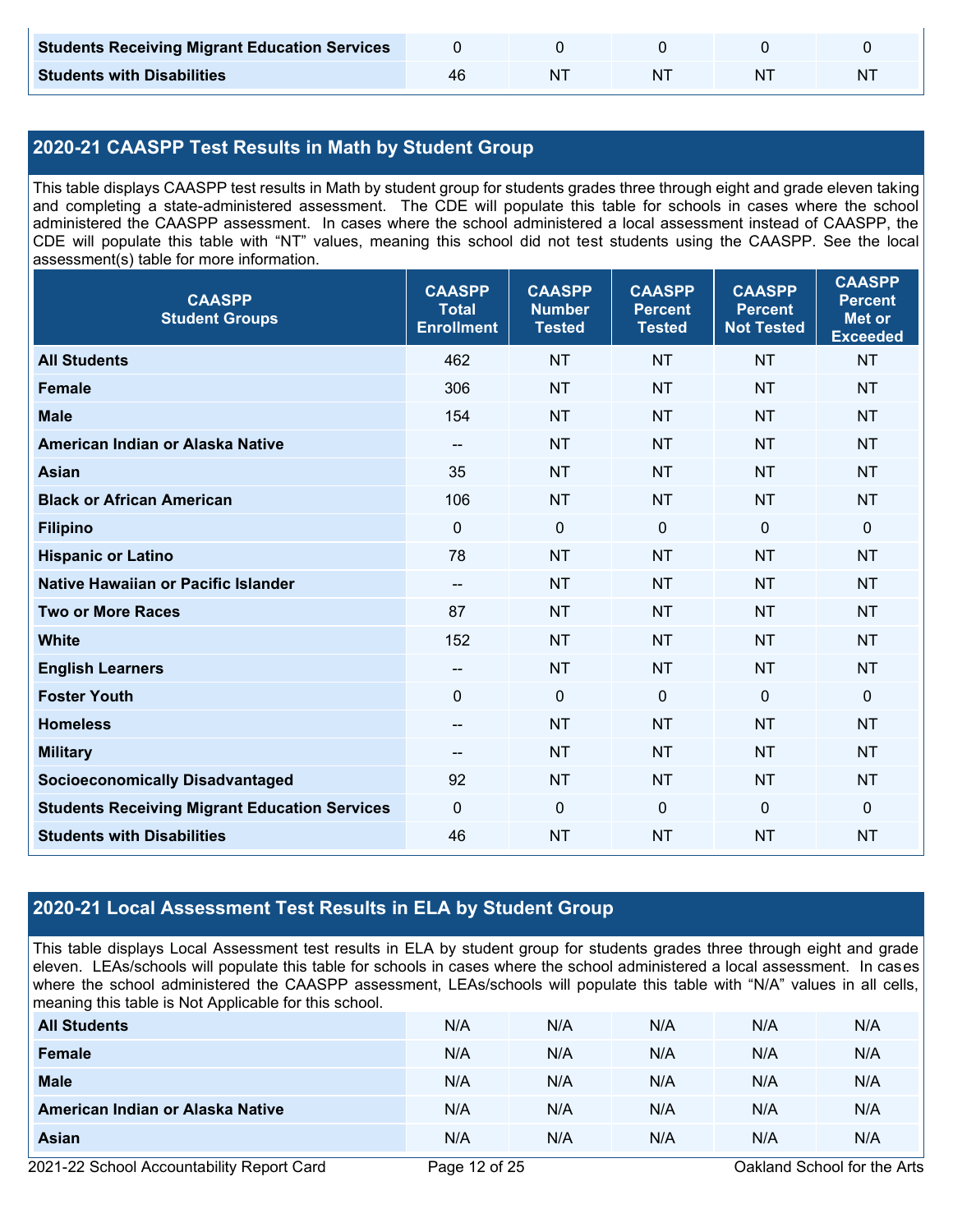| <b>Black or African American</b>                     | N/A                                                                                        | N/A | N/A | N/A | N/A |  |  |  |  |
|------------------------------------------------------|--------------------------------------------------------------------------------------------|-----|-----|-----|-----|--|--|--|--|
| <b>Filipino</b>                                      | N/A                                                                                        | N/A | N/A | N/A | N/A |  |  |  |  |
| <b>Hispanic or Latino</b>                            | N/A                                                                                        | N/A | N/A | N/A | N/A |  |  |  |  |
| Native Hawaiian or Pacific Islander                  | N/A                                                                                        | N/A | N/A | N/A | N/A |  |  |  |  |
| <b>Two or More Races</b>                             | N/A                                                                                        | N/A | N/A | N/A | N/A |  |  |  |  |
| <b>White</b>                                         | N/A                                                                                        | N/A | N/A | N/A | N/A |  |  |  |  |
| <b>English Learners</b>                              | N/A                                                                                        | N/A | N/A | N/A | N/A |  |  |  |  |
| <b>Foster Youth</b>                                  | N/A                                                                                        | N/A | N/A | N/A | N/A |  |  |  |  |
| <b>Homeless</b>                                      | N/A                                                                                        | N/A | N/A | N/A | N/A |  |  |  |  |
| <b>Military</b>                                      | N/A                                                                                        | N/A | N/A | N/A | N/A |  |  |  |  |
| <b>Socioeconomically Disadvantaged</b>               | N/A                                                                                        | N/A | N/A | N/A | N/A |  |  |  |  |
| <b>Students Receiving Migrant Education Services</b> | N/A                                                                                        | N/A | N/A | N/A | N/A |  |  |  |  |
| <b>Students with Disabilities</b>                    | N/A                                                                                        | N/A | N/A | N/A | N/A |  |  |  |  |
|                                                      | *At or above the grade-level standard in the context of the local assessment administered. |     |     |     |     |  |  |  |  |

## **2020-21 Local Assessment Test Results in Math by Student Group**

This table displays Local Assessment test results in Math by student group for students grades three through eight and grade eleven. LEAs/schools will populate this table for schools in cases where the school administered a local assessment. In cases where the school administered the CAASPP assessment, LEAs/schools will populate this table with "N/A" values in all cells, meaning this table is Not Applicable for this school.

| <b>All Students</b>                                                                        | N/A | N/A | N/A | N/A | N/A |
|--------------------------------------------------------------------------------------------|-----|-----|-----|-----|-----|
| <b>Female</b>                                                                              | N/A | N/A | N/A | N/A | N/A |
| <b>Male</b>                                                                                | N/A | N/A | N/A | N/A | N/A |
| American Indian or Alaska Native                                                           | N/A | N/A | N/A | N/A | N/A |
| <b>Asian</b>                                                                               | N/A | N/A | N/A | N/A | N/A |
| <b>Black or African American</b>                                                           | N/A | N/A | N/A | N/A | N/A |
| <b>Filipino</b>                                                                            | N/A | N/A | N/A | N/A | N/A |
| <b>Hispanic or Latino</b>                                                                  | N/A | N/A | N/A | N/A | N/A |
| Native Hawaiian or Pacific Islander                                                        | N/A | N/A | N/A | N/A | N/A |
| <b>Two or More Races</b>                                                                   | N/A | N/A | N/A | N/A | N/A |
| <b>White</b>                                                                               | N/A | N/A | N/A | N/A | N/A |
| <b>English Learners</b>                                                                    | N/A | N/A | N/A | N/A | N/A |
| <b>Foster Youth</b>                                                                        | N/A | N/A | N/A | N/A | N/A |
| <b>Homeless</b>                                                                            | N/A | N/A | N/A | N/A | N/A |
| <b>Military</b>                                                                            | N/A | N/A | N/A | N/A | N/A |
| <b>Socioeconomically Disadvantaged</b>                                                     | N/A | N/A | N/A | N/A | N/A |
| <b>Students Receiving Migrant Education Services</b>                                       | N/A | N/A | N/A | N/A | N/A |
| <b>Students with Disabilities</b>                                                          | N/A | N/A | N/A | N/A | N/A |
| *At or above the grade-level standard in the context of the local assessment administered. |     |     |     |     |     |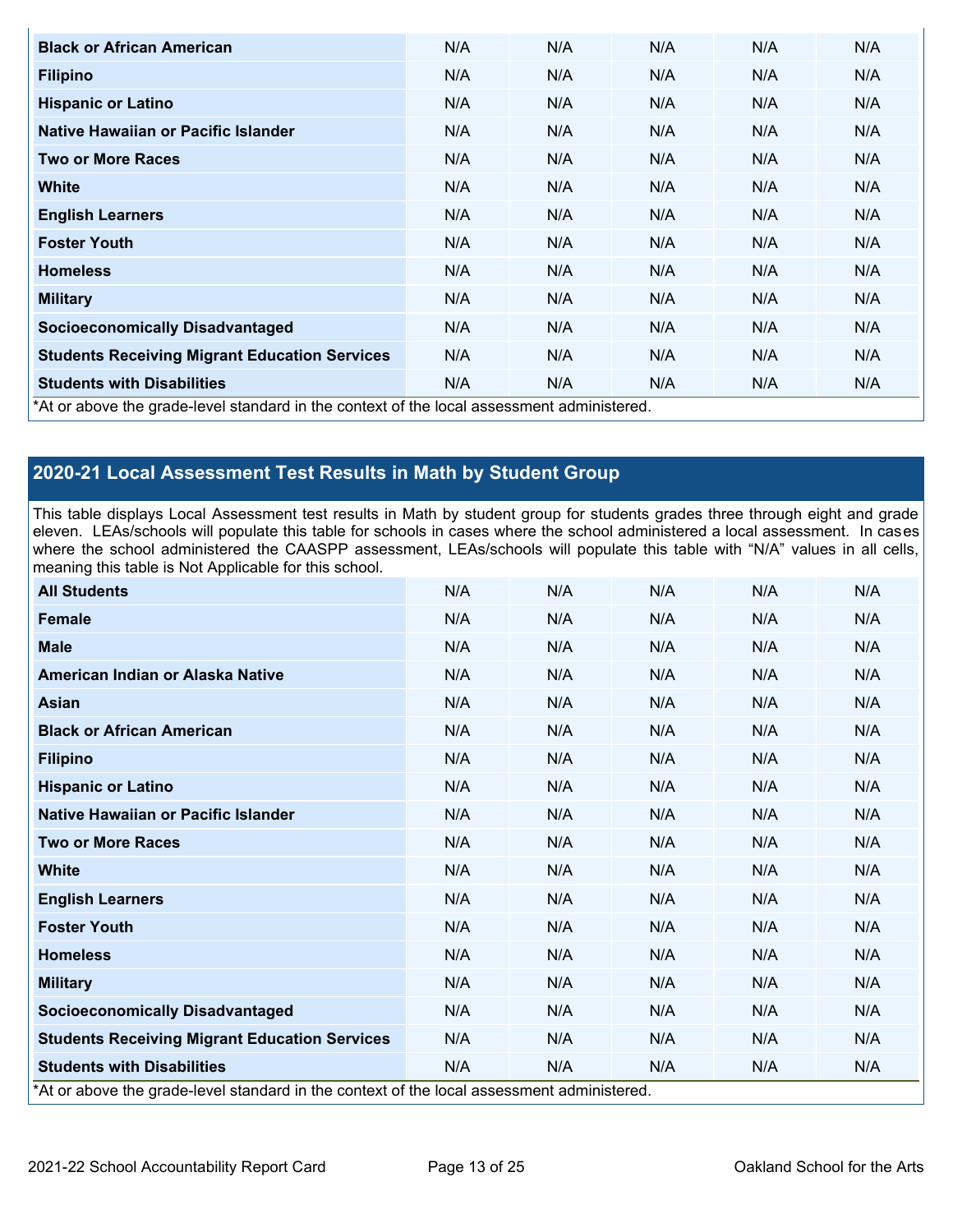### **CAASPP Test Results in Science for All Students**

This table displays the percentage of all students grades five, eight, and High School meeting or exceeding the State Standard.

The 2019-2020 data cells with N/A values indicate that the 2019-2020 data are not available due to the COVID-19 pandemic and resulting summative testing suspension. The Executive Order N-30-20 was issued which waived the assessment, accountability, and reporting requirements for the 2019-2020 school year.

For any 2020-2021 data cells with N/T values indicate that this school did not test students using the CAASPP Science.

| <b>Subject</b>                                  | <b>School</b> | <b>School</b> | <b>District</b> | District. | <b>State</b> | <b>State</b> |
|-------------------------------------------------|---------------|---------------|-----------------|-----------|--------------|--------------|
|                                                 | 2019-20       | 2020-21       | 2019-20         | 2020-21   | 2019-20      | 2020-21      |
| <b>Science</b><br>(grades 5, 8 and high school) | N/A           | NT            | N/A             | NT        | N/A          | 28.72        |

#### **2020-21 CAASPP Test Results in Science by Student Group**

This table displays CAASPP test results in Science by student group for students grades five, eight, and High School. For any data cells with N/T values indicate that this school did not test students using the CAASPP Science.

| <b>Student Group</b>                                 | <b>Total</b><br><b>Enrollment</b>     | <b>Number</b><br><b>Tested</b> | <b>Percent</b><br><b>Tested</b> | <b>Percent</b><br><b>Not Tested</b> | <b>Percent</b><br><b>Met or</b><br><b>Exceeded</b> |
|------------------------------------------------------|---------------------------------------|--------------------------------|---------------------------------|-------------------------------------|----------------------------------------------------|
| <b>All Students</b>                                  | 222                                   | <b>NT</b>                      | <b>NT</b>                       | <b>NT</b>                           | <b>NT</b>                                          |
| <b>Female</b>                                        | 140                                   | <b>NT</b>                      | <b>NT</b>                       |                                     |                                                    |
| <b>Male</b>                                          | 82                                    | <b>NT</b>                      | <b>NT</b>                       |                                     |                                                    |
| American Indian or Alaska Native                     | $\hspace{0.05cm}$ – $\hspace{0.05cm}$ | <b>NT</b>                      | <b>NT</b>                       | <b>NT</b>                           | <b>NT</b>                                          |
| <b>Asian</b>                                         | 17                                    | <b>NT</b>                      | <b>NT</b>                       | <b>NT</b>                           | <b>NT</b>                                          |
| <b>Black or African American</b>                     | 34                                    | <b>NT</b>                      | <b>NT</b>                       | <b>NT</b>                           | <b>NT</b>                                          |
| <b>Filipino</b>                                      | $\Omega$                              | 0                              | $\mathbf 0$                     | 0                                   | $\mathbf 0$                                        |
| <b>Hispanic or Latino</b>                            | 35                                    | <b>NT</b>                      | <b>NT</b>                       | <b>NT</b>                           | <b>NT</b>                                          |
| Native Hawaiian or Pacific Islander                  | --                                    | <b>NT</b>                      | <b>NT</b>                       | <b>NT</b>                           | <b>NT</b>                                          |
| <b>Two or More Races</b>                             | 43                                    | <b>NT</b>                      | <b>NT</b>                       | <b>NT</b>                           | <b>NT</b>                                          |
| <b>White</b>                                         | 88                                    | <b>NT</b>                      | <b>NT</b>                       | <b>NT</b>                           | <b>NT</b>                                          |
| <b>English Learners</b>                              | 0                                     | $\pmb{0}$                      | $\mathbf 0$                     | $\mathbf 0$                         | $\mathbf 0$                                        |
| <b>Foster Youth</b>                                  | $\mathbf 0$                           | $\pmb{0}$                      | $\mathbf 0$                     | $\mathbf 0$                         | $\mathbf 0$                                        |
| <b>Homeless</b>                                      | --                                    | <b>NT</b>                      | <b>NT</b>                       | <b>NT</b>                           | <b>NT</b>                                          |
| <b>Military</b>                                      | 0                                     | 0                              | $\mathbf 0$                     | $\Omega$                            | $\mathbf 0$                                        |
| <b>Socioeconomically Disadvantaged</b>               | 31                                    | <b>NT</b>                      | <b>NT</b>                       | <b>NT</b>                           | <b>NT</b>                                          |
| <b>Students Receiving Migrant Education Services</b> | 0                                     | 0                              | $\Omega$                        | $\Omega$                            | $\mathbf 0$                                        |
| <b>Students with Disabilities</b>                    | 16                                    | <b>NT</b>                      | <b>NT</b>                       | <b>NT</b>                           | <b>NT</b>                                          |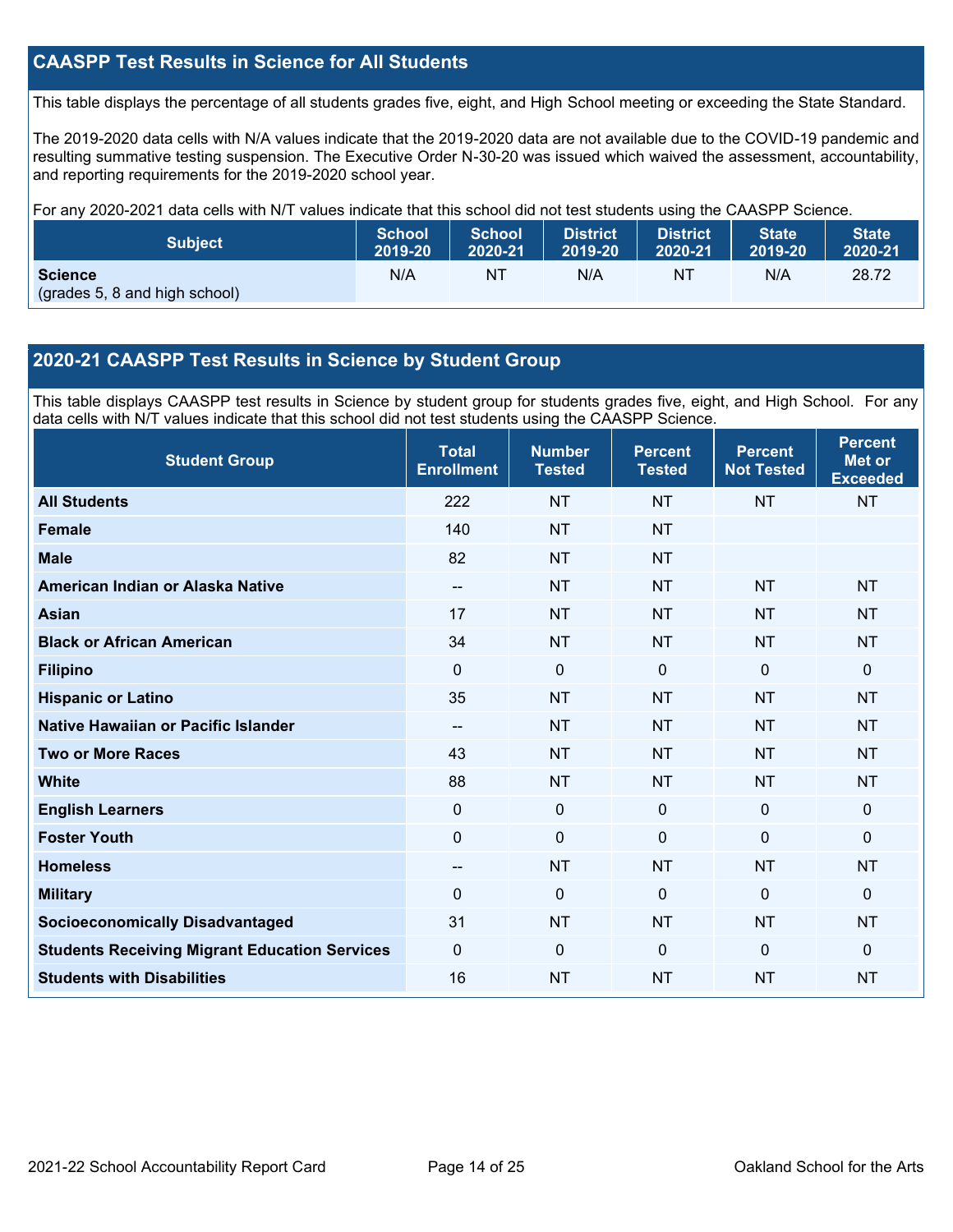#### **2020-21 Career Technical Education Programs**

The CTE Program that has expanded to include all arts sub-pathways Dance, Digital Media, Fashion Design,Instrumental Music, Production Design, Theatre, Visual Arts, & Vocal Music most of which have been A-G approved.

OSA has added two new programs as a commitment to linked learning and college readiness, connecting students directly with influential working artists which will build Career Awareness, Career Exploration, and Career Preparation. This program is evaluated by both academic and art teachers, both departments are responsible for the students overall progress in completing the program. The Arts and Academics integration program has produced three major projects this year which includes Math, English, working Instrumental, Fashion Design, Vocal, and Dance.

### **2020-21 Career Technical Education (CTE) Participation**

| <b>Measure</b>                                                                                                                    | <b>CTE Program Participation</b> |
|-----------------------------------------------------------------------------------------------------------------------------------|----------------------------------|
| Number of Pupils Participating in CTE                                                                                             | 329                              |
| Percent of Pupils that Complete a CTE Program and Earn a High School Diploma                                                      | 100                              |
| Percent of CTE Courses that are Sequenced or Articulated Between the School and<br><b>Institutions of Postsecondary Education</b> | 61.2                             |

#### **Course Enrollment/Completion**

This table displays the course enrollment/completion of University of California (UC) and/or California State University (CSU) admission requirements.

| <b>UC/CSU Course Measure</b>                                                | <b>Percent</b> |
|-----------------------------------------------------------------------------|----------------|
| 2020-2021 Pupils Enrolled in Courses Required for UC/CSU Admission          | 100            |
| 2019-2020 Graduates Who Completed All Courses Required for UC/CSU Admission | 69.83          |

## **B. Pupil Outcomes State Priority: Other Pupil Outcomes**

The SARC provides the following information relevant to the State priority: Other Pupil Outcomes (Priority 8): Pupil outcomes in the subject area of physical education.

#### **2020-21 California Physical Fitness Test Results**

Due to the COVID-19 crisis, the Physical Fitness Test was suspended during the 2020-2021 school year and therefore no data are reported and each cell in this table is populated with "N/A."

| <b>Grade Level</b> | Four of Six Fitness Standards   Five of Six Fitness Standards |     | <b>Percentage of Students Meeting   Percentage of Students Meeting   Percentage of Students Meeting  </b><br><b>Six of Six Fitness Standards</b> |
|--------------------|---------------------------------------------------------------|-----|--------------------------------------------------------------------------------------------------------------------------------------------------|
| Grade 5            | N/A                                                           | N/A | N/A                                                                                                                                              |
| Grade 7            | N/A                                                           | N/A | N/A                                                                                                                                              |
| Grade 9            | N/A                                                           | N/A | N/A                                                                                                                                              |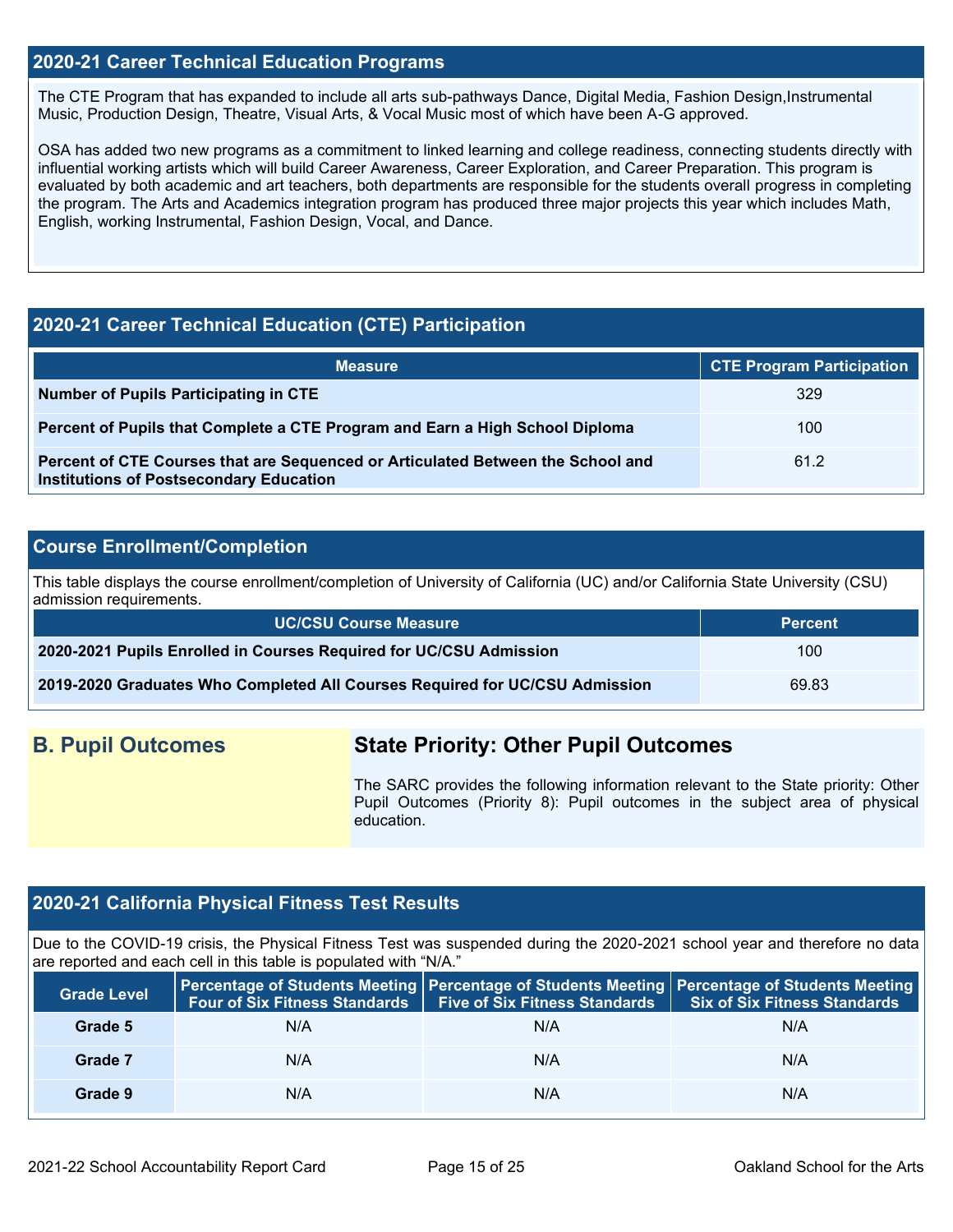## **C. Engagement State Priority: Parental Involvement**

The SARC provides the following information relevant to the State priority: Parental Involvement (Priority 3): Efforts the school district makes to seek parent input in making decisions regarding the school district and at each school site.

#### **2021-22 Opportunities for Parental Involvement**

Parents have a large role in the life of OSA. The Alliance of Parents and Teachers (APT) is the formal body that manages parent volunteers, and each arts area also has its own slate of parent officers and event managers. There are also groups such as PODS (Parents of Students with Disabilities), POC (People of Color), and other parent groups which hold meetings and plan activities. The monthly parent meetings are held via Zoom for safety, are well-attended and school events are frequently organized and managed by parent volunteers.

Parents engage in policy discussions and generate ideas that have a large impact on the school especially in our recurring annual LCAP parent outreach cycle.

Our parent volunteers manage an outreach tool called Konstella, which enables multiple parent communication platforms such as grade level groups, art emphasis groups, parents of children in specific arts productions, parents of students with disabilities, etc. in multiple languages.

For academic participation, OSA uses the PowerSchool system of notification to communicate with families. We continue to use the Talking Points app to communicate quickly with families via text and to utilize a wide variety of languages. We especially like Talking Points as there is no download necessary on the parents' side of things - they simply receive our texts translated into whichever home language is indicated at enrollment. OSA also sends out a school newsletter monthly to all families, as well as Quick Update newsletters for timely communications.

# **C. Engagement State Priority: Pupil Engagement**

The SARC provides the following information relevant to the State priority: Pupil Engagement (Priority 5):

- High school dropout rates;
- High school graduation rates; and
- Chronic Absenteeism

#### **Dropout Rate and Graduation Rate (Four-Year Cohort Rate)**

| <b>Indicator</b>       | <b>School</b><br>2018-19 | School <sup>1</sup><br>2019-20 | <b>School</b><br>2020-21 | <b>District</b><br>2018-19 | <b>District</b><br>2019-20 | <b>District</b><br>2020-21 | State<br>2018-19 | <b>State</b><br>2019-20 | <b>State</b><br>2020-21 |
|------------------------|--------------------------|--------------------------------|--------------------------|----------------------------|----------------------------|----------------------------|------------------|-------------------------|-------------------------|
| <b>Dropout Rate</b>    | 3.7                      | 0.0                            | 2.7                      | 12.6                       | 11.2                       | 11.3                       | 9.0              | 8.9                     | 9.4                     |
| <b>Graduation Rate</b> | 95.4                     | 97.5                           | 94.6                     | 76.5                       | 76.5                       | 77.1                       | 84.5             | 84.2                    | 83.6                    |

#### **2020-21 Graduation Rate by Student Group (Four-Year Cohort Rate)**

This table displays the 2020-21 graduation rate by student group. For information on the Four-Year Adjusted Cohort Graduation Rate (ACGR), visit the CDE Adjusted Cohort Graduation Rate web page at [www.cde.ca.gov/ds/ad/acgrinfo.asp.](http://www.cde.ca.gov/ds/ad/acgrinfo.asp)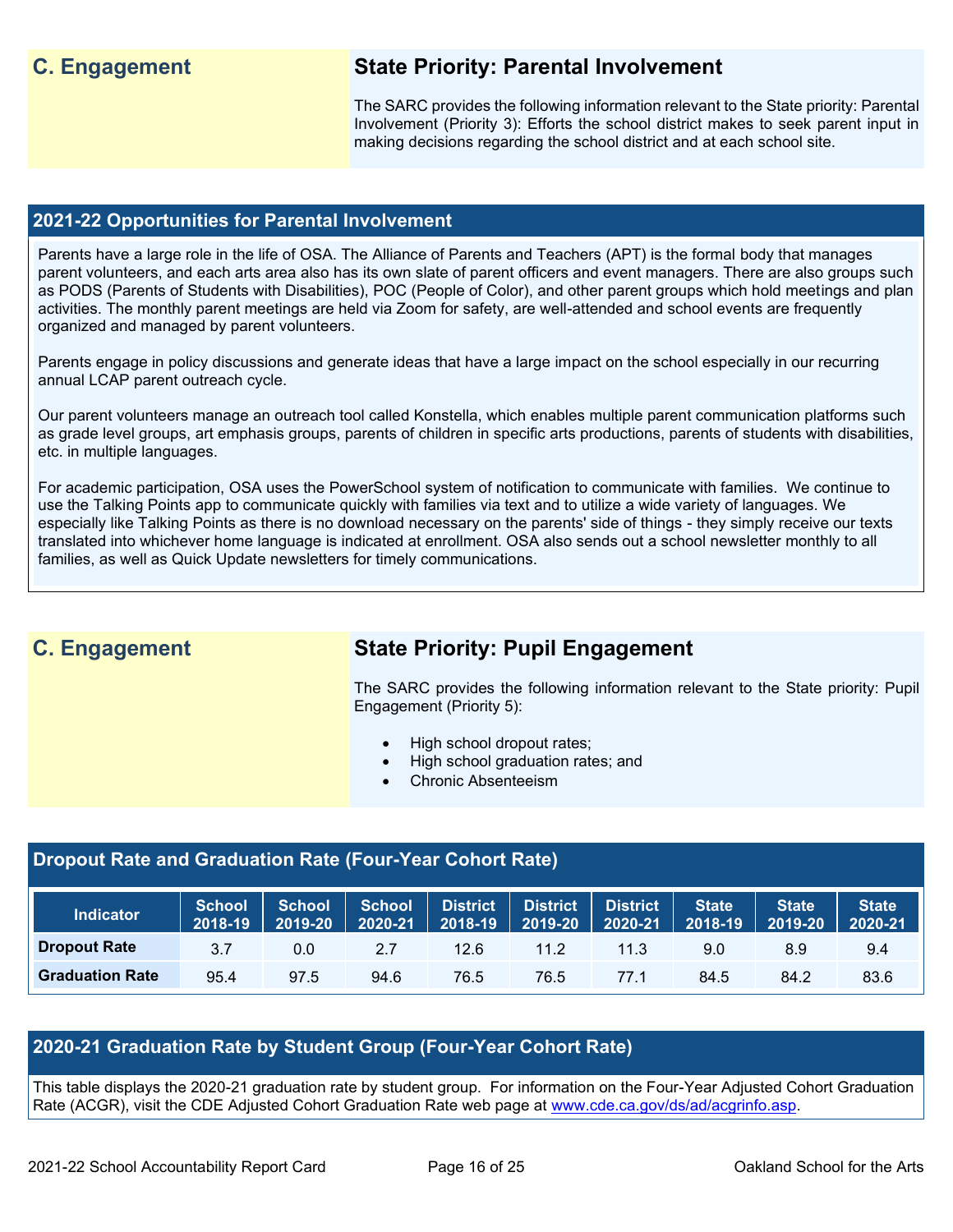| <b>Student Group</b>                                 | <b>Number of</b><br><b>Students in Cohort</b> | <b>Number of</b><br><b>Cohort Graduates</b> | <b>Cohort</b><br><b>Graduation Rate</b> |
|------------------------------------------------------|-----------------------------------------------|---------------------------------------------|-----------------------------------------|
| <b>All Students</b>                                  | 112                                           | 106                                         | 94.6                                    |
| <b>Female</b>                                        | 72                                            | 70                                          | 97.2                                    |
| <b>Male</b>                                          | 40                                            | 36                                          | 90.0                                    |
| American Indian or Alaska Native                     | --                                            | $\sim$                                      | $-$                                     |
| <b>Asian</b>                                         | 13                                            | 12                                          | 92.3                                    |
| <b>Black or African American</b>                     | $\qquad \qquad -$                             | $\sim$                                      | $-$                                     |
| <b>Filipino</b>                                      | $\Omega$                                      | $\mathbf 0$                                 | 0.00                                    |
| <b>Hispanic or Latino</b>                            | 17                                            | 14                                          | 82.4                                    |
| <b>Native Hawaiian or Pacific Islander</b>           |                                               | --                                          | --                                      |
| <b>Two or More Races</b>                             | 21                                            | 20                                          | 95.2                                    |
| <b>White</b>                                         | 47                                            | 47                                          | 100.0                                   |
| <b>English Learners</b>                              | 0.0                                           | 0.0                                         | 0.0                                     |
| <b>Foster Youth</b>                                  | 0.0                                           | 0.0                                         | 0.0                                     |
| <b>Homeless</b>                                      | 0.0                                           | 0.0                                         | 0.0                                     |
| <b>Socioeconomically Disadvantaged</b>               | 17                                            | 15                                          | 88.2                                    |
| <b>Students Receiving Migrant Education Services</b> | 0.0                                           | 0.0                                         | 0.0                                     |
| <b>Students with Disabilities</b>                    | 11                                            | 9                                           | 81.8                                    |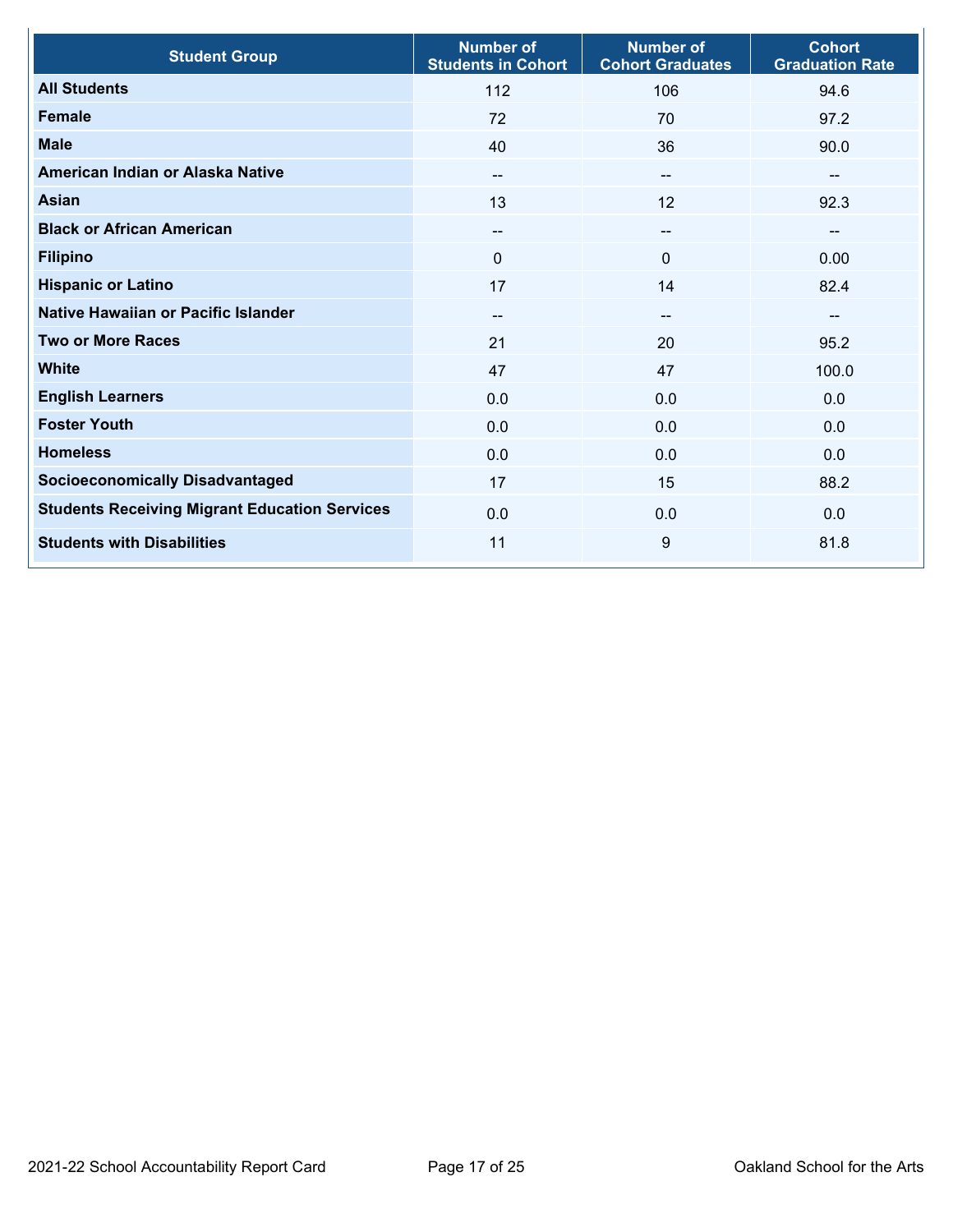## **2020-21 Chronic Absenteeism by Student Group**

| <b>Student Group</b>                                 | <b>Cumulative</b><br><b>Enrollment</b> | <b>Chronic</b><br><b>Absenteeism</b><br><b>Eligible Enrollment</b> | <b>Chronic</b><br><b>Absenteeism</b><br><b>Count</b> | <b>Chronic</b><br><b>Absenteeism</b><br><b>Rate</b> |
|------------------------------------------------------|----------------------------------------|--------------------------------------------------------------------|------------------------------------------------------|-----------------------------------------------------|
| <b>All Students</b>                                  | 808                                    | 801                                                                | 14                                                   | 1.7                                                 |
| <b>Female</b>                                        | 528                                    | 522                                                                | 10                                                   | 1.9                                                 |
| <b>Male</b>                                          | 276                                    | 275                                                                | $\overline{4}$                                       | 1.5                                                 |
| American Indian or Alaska Native                     | $\overline{4}$                         | $\overline{4}$                                                     | $\Omega$                                             | 0.0                                                 |
| <b>Asian</b>                                         | 50                                     | 50                                                                 | 2                                                    | 4.0                                                 |
| <b>Black or African American</b>                     | 168                                    | 166                                                                | $\overline{7}$                                       | 4.2                                                 |
| <b>Filipino</b>                                      | $\Omega$                               | $\Omega$                                                           | $\mathbf{0}$                                         | 0.0                                                 |
| <b>Hispanic or Latino</b>                            | 152                                    | 152                                                                | 1                                                    | 0.7                                                 |
| Native Hawaiian or Pacific Islander                  | 5                                      | 5                                                                  | $\mathbf 0$                                          | 0.0                                                 |
| <b>Two or More Races</b>                             | 133                                    | 131                                                                | 1                                                    | 0.8                                                 |
| <b>White</b>                                         | 282                                    | 279                                                                | 3                                                    | 1.1                                                 |
| <b>English Learners</b>                              | 7                                      | $\overline{7}$                                                     | $\mathbf{0}$                                         | 0.0                                                 |
| <b>Foster Youth</b>                                  | $\Omega$                               | $\Omega$                                                           | $\Omega$                                             | 0.0                                                 |
| <b>Homeless</b>                                      | 7                                      | $\overline{7}$                                                     | 0                                                    | 0.0                                                 |
| <b>Socioeconomically Disadvantaged</b>               | 148                                    | 147                                                                | 5                                                    | 3.4                                                 |
| <b>Students Receiving Migrant Education Services</b> | $\Omega$                               | $\Omega$                                                           | $\Omega$                                             | 0.0                                                 |
| <b>Students with Disabilities</b>                    | 77                                     | 77                                                                 | 3                                                    | 3.9                                                 |

# **C. Engagement State Priority: School Climate**

The SARC provides the following information relevant to the State priority: School Climate (Priority 6):

- Pupil suspension rates;
- Pupil expulsion rates; and
- Other local measures on the sense of safety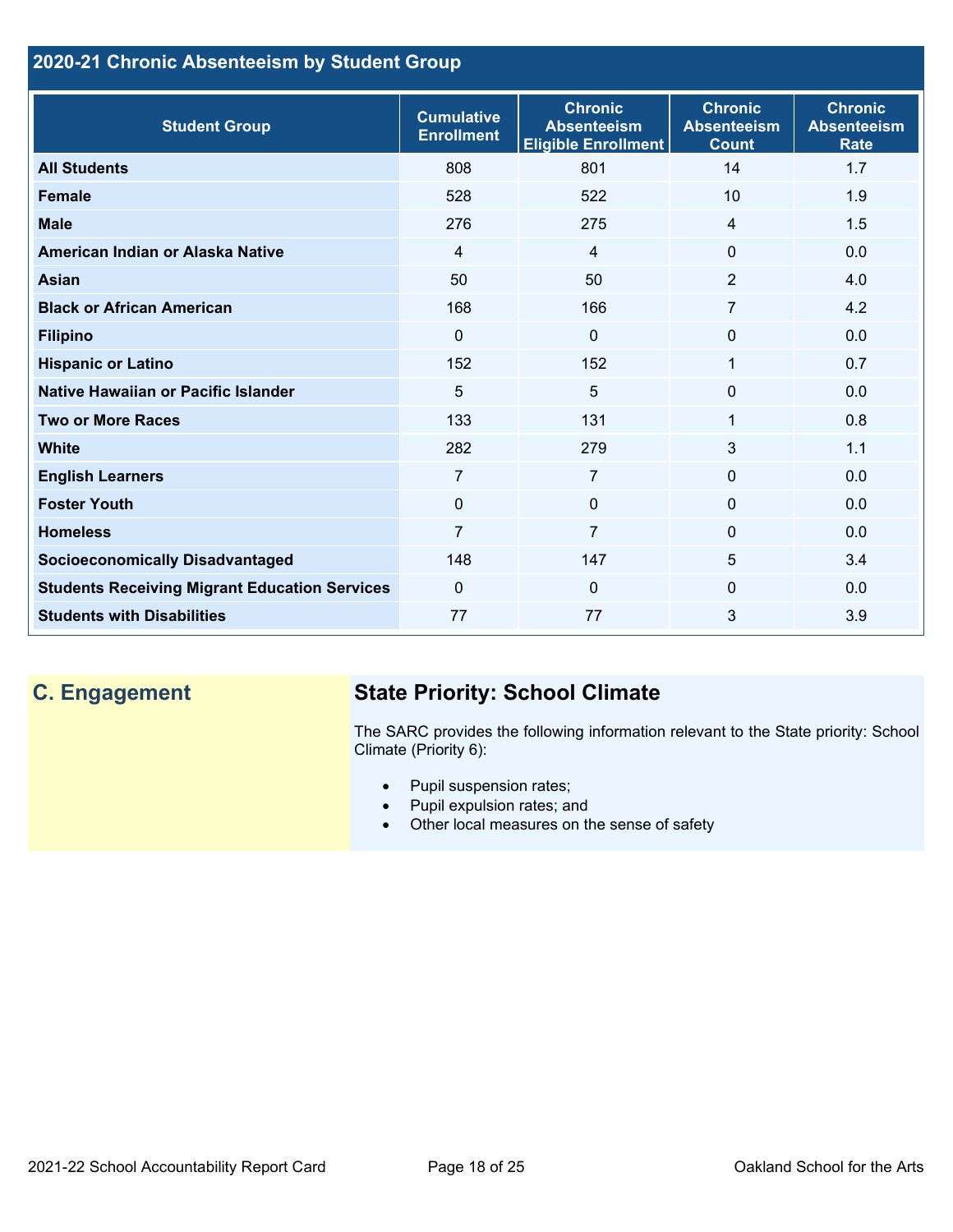#### **Suspensions and Expulsions**

This table displays suspensions and expulsions data collected between July through June, each full school year respectively. Data collected during the 2020-21 school year may not be comparable to earlier years of this collection due to differences in learning mode instruction in response to the COVID-19 pandemic.

| <b>Subject</b>     | <b>School</b><br>2018-19 | <b>School</b><br>2020-21 | <b>District</b><br>2018-19 | <b>District</b><br>2020-21 | <b>State</b><br>2018-19 | <b>State</b><br>2020-21 |
|--------------------|--------------------------|--------------------------|----------------------------|----------------------------|-------------------------|-------------------------|
| <b>Suspensions</b> | 1.70                     | 0.00                     | 4.40                       | 0.03                       | 3.47                    | 0.20                    |
| <b>Expulsions</b>  | 0.00                     | 0.00                     | 0.09                       | 0.00                       | 0.08                    | 0.00                    |

This table displays suspensions and expulsions data collected between July through February, partial school year due to the COVID-19 pandemic. The 2019-2020 suspensions and expulsions rate data are not comparable to other year data because the 2019-2020 school year is a partial school year due to the COVID-19 crisis. As such, it would be inappropriate to make any comparisons in rates of suspensions and expulsions in the 2019-2020 school year compared to other school years.

| <b>Subject</b>     | School<br>2019-20 | <b>District</b><br>2019-20 | <b>State</b><br>2019-20 |
|--------------------|-------------------|----------------------------|-------------------------|
| <b>Suspensions</b> | 1.49              | 3.64                       | 2.45                    |
| <b>Expulsions</b>  | 0.00              | 0.07                       | 0.05                    |

#### **2020-21 Suspensions and Expulsions by Student Group**

| <b>Student Group</b>                                 | <b>Suspensions Rate</b> | <b>Expulsions Rate</b> |
|------------------------------------------------------|-------------------------|------------------------|
| <b>All Students</b>                                  | 0.00                    | 0.00                   |
| Female                                               | 0.00                    | 0.00                   |
| <b>Male</b>                                          | 0.00                    | 0.00                   |
| American Indian or Alaska Native                     | 0.00                    | 0.00                   |
| <b>Asian</b>                                         | 0.00                    | 0.00                   |
| <b>Black or African American</b>                     | 0.00                    | 0.00                   |
| <b>Filipino</b>                                      | 0.00                    | 0.00                   |
| <b>Hispanic or Latino</b>                            | 0.00                    | 0.00                   |
| Native Hawaiian or Pacific Islander                  | 0.00                    | 0.00                   |
| <b>Two or More Races</b>                             | 0.00                    | 0.00                   |
| <b>White</b>                                         | 0.00                    | 0.00                   |
| <b>English Learners</b>                              | 0.00                    | 0.00                   |
| <b>Foster Youth</b>                                  | 0.00                    | 0.00                   |
| <b>Homeless</b>                                      | 0.00                    | 0.00                   |
| <b>Socioeconomically Disadvantaged</b>               |                         |                        |
| <b>Students Receiving Migrant Education Services</b> | 0.00                    | 0.00                   |
| <b>Students with Disabilities</b>                    |                         |                        |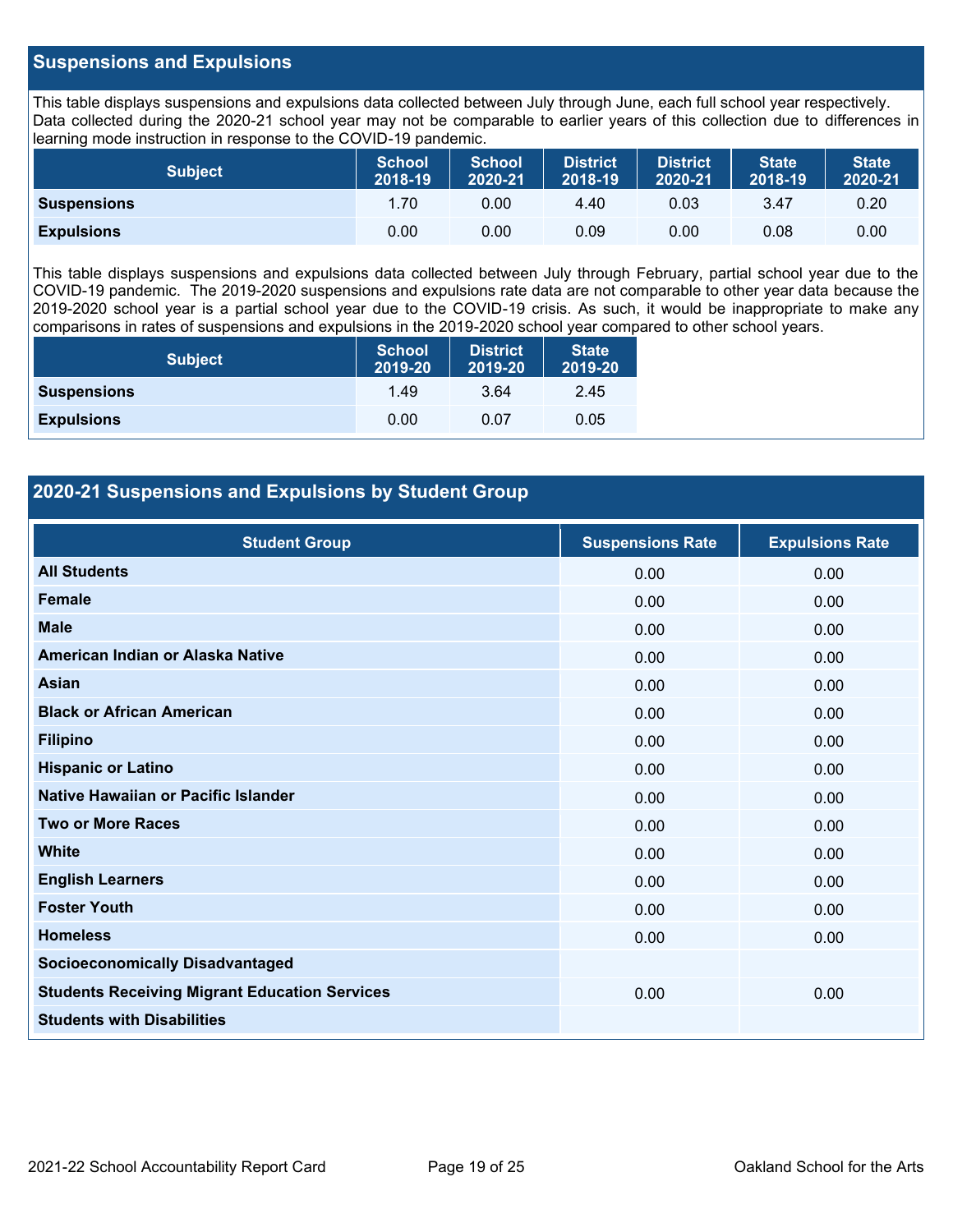#### **2021-22 School Safety Plan**

OSA emergency plan is based on preparedness, response and prevention. The Safety Committee meets regularly to set dates for drills, review the Emergency Handbook and address safety issues that arise. If there is an immediate safety concern, a Catapult alert is initiated via an app which alerts the cellphones and laptops of the Safety Team and all employees. The Handbook was updated August 5, 2020 and discussed with employees prior to the start of school during Professional Development meetings and with mid-year hires at their orientation. Key areas are: preparedness/response - drills including evacuation of the buildings and lock downs; and prevention - maintaining a safe environment from a maintenance and access perspective.

A qualified team of campus supervisors receive training regularly and ensure that students are safe and that the environment is orderly.

### **D. Other SARC Information Information Required in the SARC**

The information in this section is required to be in the SARC but is not included in the state priorities for LCFF.

#### **2018-19 Elementary Average Class Size and Class Size Distribution**

This table displays the 2018-19 average class size and class size distribution. The columns titled "Number of Classes" indicates how many classes fall into each size category (a range of total students per class). The "Other" category is for multigrade level classes.

| <b>Grade Level</b> | Average<br><b>Class Size</b> | 1-20 Students | Number of Classes with   Number of Classes with   Number of Classes with<br>21-32 Students | 33+ Students |
|--------------------|------------------------------|---------------|--------------------------------------------------------------------------------------------|--------------|
| K                  |                              |               |                                                                                            |              |
|                    |                              |               |                                                                                            |              |
|                    |                              |               |                                                                                            |              |
|                    |                              |               |                                                                                            |              |
|                    |                              |               |                                                                                            |              |
|                    |                              |               |                                                                                            |              |
|                    | 23                           | 6             |                                                                                            |              |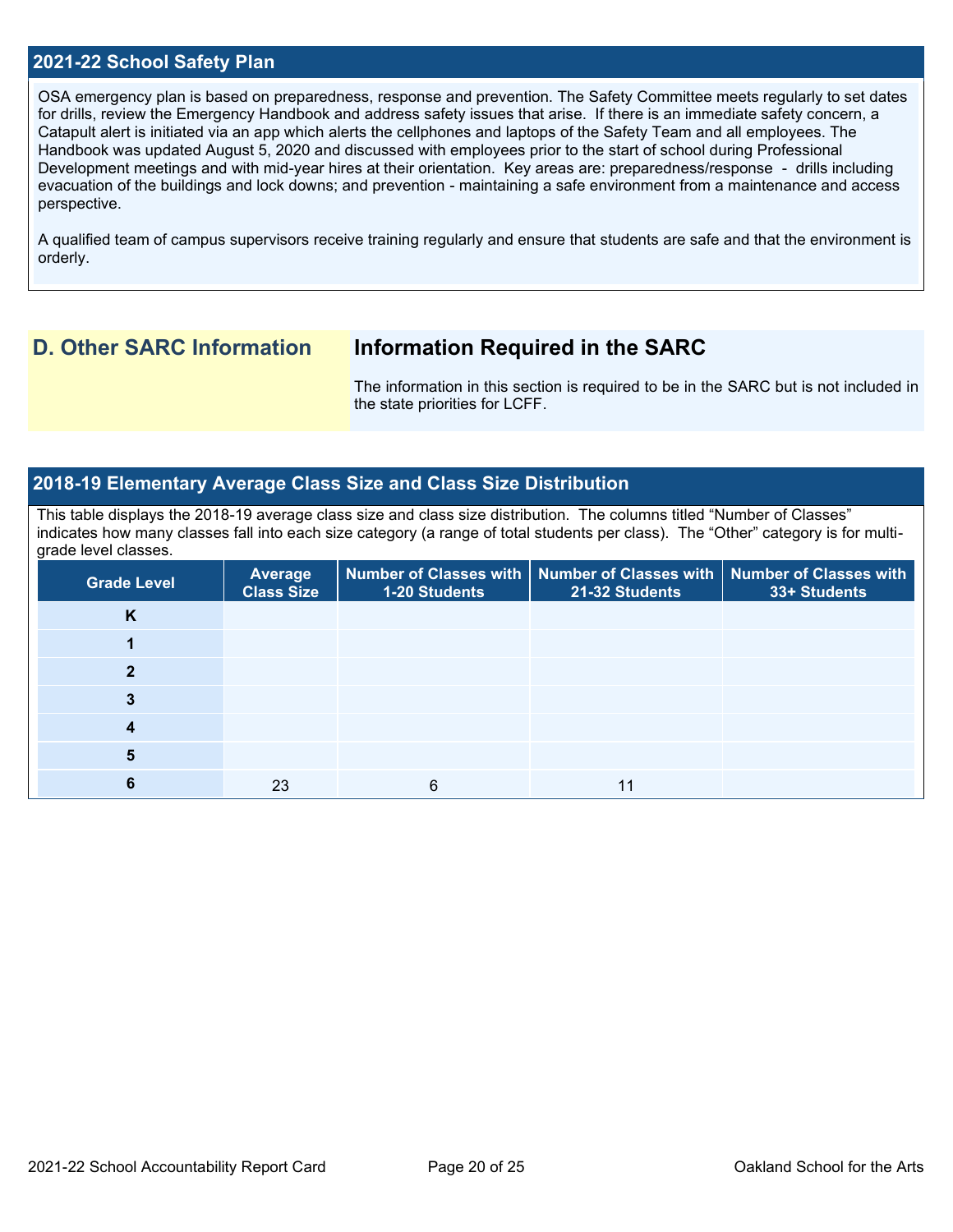#### **2019-20 Elementary Average Class Size and Class Size Distribution**

This table displays the 2019-20 average class size and class size distribution. The columns titled "Number of Classes" indicates how many classes fall into each size category (a range of total students per class). The "Other" category is for multi-grade level classes.

| <b>Grade Level</b> | <b>Average</b><br><b>Class Size</b> | 1-20 Students | Number of Classes with   Number of Classes with<br>21-32 Students | Number of Classes with<br>33+ Students |
|--------------------|-------------------------------------|---------------|-------------------------------------------------------------------|----------------------------------------|
| K                  |                                     |               |                                                                   |                                        |
|                    |                                     |               |                                                                   |                                        |
| っ                  |                                     |               |                                                                   |                                        |
|                    |                                     |               |                                                                   |                                        |
| 4                  |                                     |               |                                                                   |                                        |
| 5                  |                                     |               |                                                                   |                                        |
|                    | 12                                  | 51            | 17                                                                |                                        |

#### **2020-21 Elementary Average Class Size and Class Size Distribution**

This table displays the 2020-21 average class size and class size distribution. The columns titled "Number of Classes" indicates how many classes fall into each size category (a range of total students per class). The "Other" category is for multi-grade level classes.

| <b>Grade Level</b> | Average<br><b>Class Size</b> | <b>1-20 Students</b> | Number of Classes with   Number of Classes with   Number of Classes with<br>21-32 Students | 33+ Students |
|--------------------|------------------------------|----------------------|--------------------------------------------------------------------------------------------|--------------|
| K                  |                              |                      |                                                                                            |              |
|                    |                              |                      |                                                                                            |              |
|                    |                              |                      |                                                                                            |              |
| 3                  |                              |                      |                                                                                            |              |
| 4                  |                              |                      |                                                                                            |              |
| 5                  |                              |                      |                                                                                            |              |
|                    | 15                           | 27                   | 17                                                                                         |              |

#### **2018-19 Secondary Average Class Size and Class Size Distribution**

This table displays the 2018-19 average class size and class size distribution. The columns titled "Number of Classes" indicates how many classes fall into each size category (a range of total students per classroom). At the secondary school level, this information is reported by subject area rather than grade level.

| <b>Subject</b>               | <b>Average</b><br><b>Class</b><br><b>Size</b> | <b>1-22 Students</b> | Number of Classes with   Number of Classes with  <br>23-32 Students | <b>Number of Classes with</b><br>33+ Students |
|------------------------------|-----------------------------------------------|----------------------|---------------------------------------------------------------------|-----------------------------------------------|
| <b>English Language Arts</b> | 24                                            | 14                   | 15                                                                  | 6                                             |
| <b>Mathematics</b>           | 20                                            | 14                   | 13                                                                  |                                               |
| <b>Science</b>               | 28                                            |                      | 14                                                                  |                                               |
| <b>Social Science</b>        | 28                                            |                      | 19                                                                  |                                               |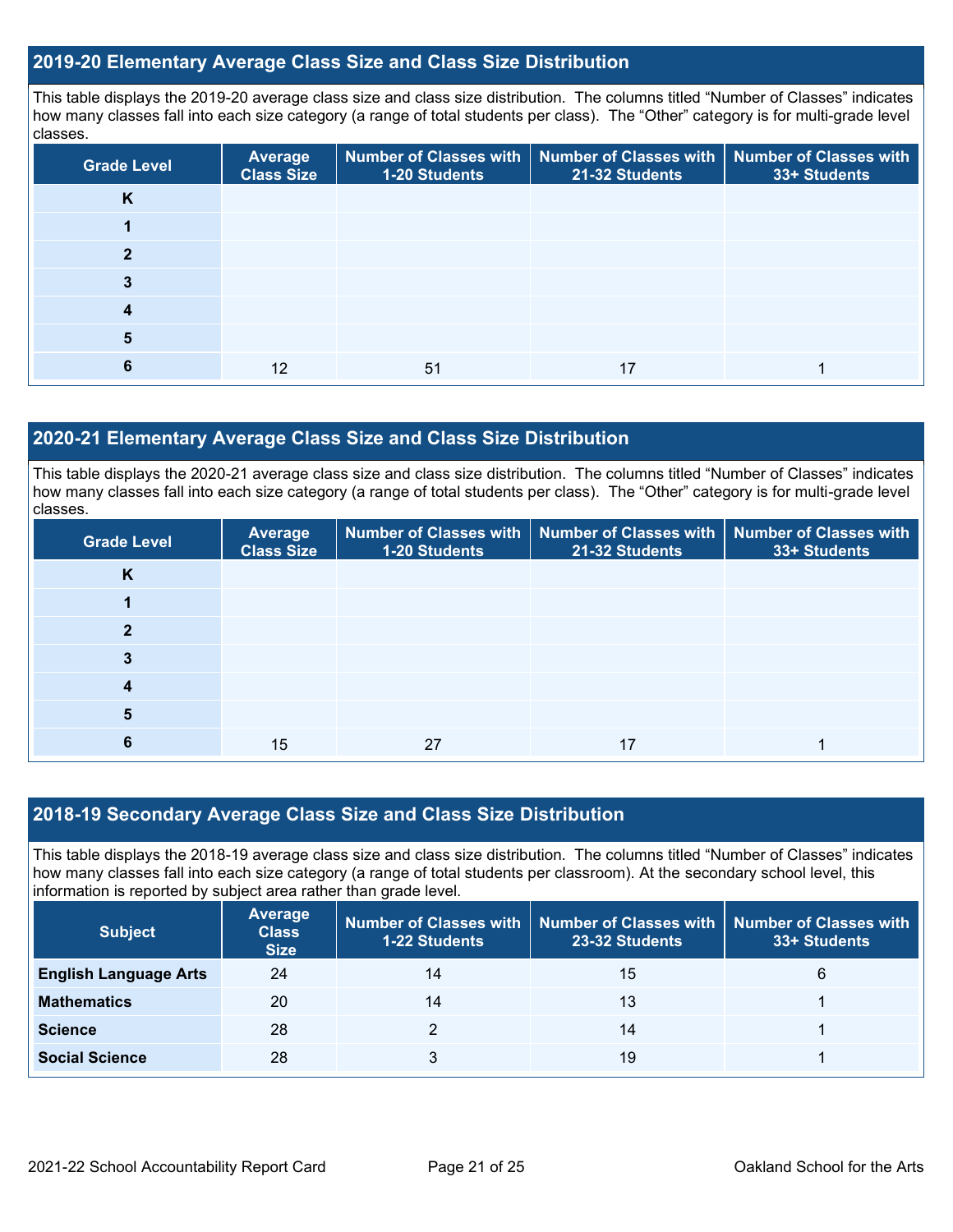#### **2019-20 Secondary Average Class Size and Class Size Distribution**

This table displays the 2019-20 average class size and class size distribution. The columns titled "Number of Classes" indicates how many classes fall into each size category (a range of total students per classroom). At the secondary school level, this information is reported by subject area rather than grade level.

| <b>Subject</b>               | <b>Average</b><br><b>Class</b><br><b>Size</b> | Number of Classes with<br><b>1-22 Students</b> | <b>Number of Classes with</b><br>23-32 Students | <b>Number of Classes with</b><br>33+ Students |
|------------------------------|-----------------------------------------------|------------------------------------------------|-------------------------------------------------|-----------------------------------------------|
| <b>English Language Arts</b> | 24                                            |                                                | 24                                              |                                               |
| <b>Mathematics</b>           | 20                                            |                                                | 10                                              |                                               |
| <b>Science</b>               | 27                                            |                                                | 20                                              |                                               |
| <b>Social Science</b>        | 28                                            | 3                                              | 20                                              |                                               |

#### **2020-21 Secondary Average Class Size and Class Size Distribution**

This table displays the 2020-21 average class size and class size distribution. The columns titled "Number of Classes" indicates how many classes fall into each size category (a range of total students per classroom). At the secondary school level, this information is reported by subject area rather than grade level.

| <b>Subject</b>               | <b>Average</b><br><b>Class</b><br><b>Size</b> | <b>Number of Classes with</b><br><b>1-22 Students</b> | Number of Classes with   Number of Classes with<br>23-32 Students | 33+ Students |
|------------------------------|-----------------------------------------------|-------------------------------------------------------|-------------------------------------------------------------------|--------------|
| <b>English Language Arts</b> | 25                                            | 8                                                     | 21                                                                |              |
| <b>Mathematics</b>           | 20                                            | 16                                                    | 12                                                                |              |
| <b>Science</b>               | 29                                            |                                                       | 18                                                                |              |
| <b>Social Science</b>        | 28                                            |                                                       | 20                                                                |              |

#### **2020-21 Ratio of Pupils to Academic Counselor**

This table displays the ratio of pupils to Academic Counselor. One full time equivalent (FTE) equals one staff member working full time; one FTE could also represent two staff members who each work 50 percent of full time.

| <b>Title</b>                        | <b>Ratio</b> |
|-------------------------------------|--------------|
| <b>Pupils to Academic Counselor</b> | 296.7        |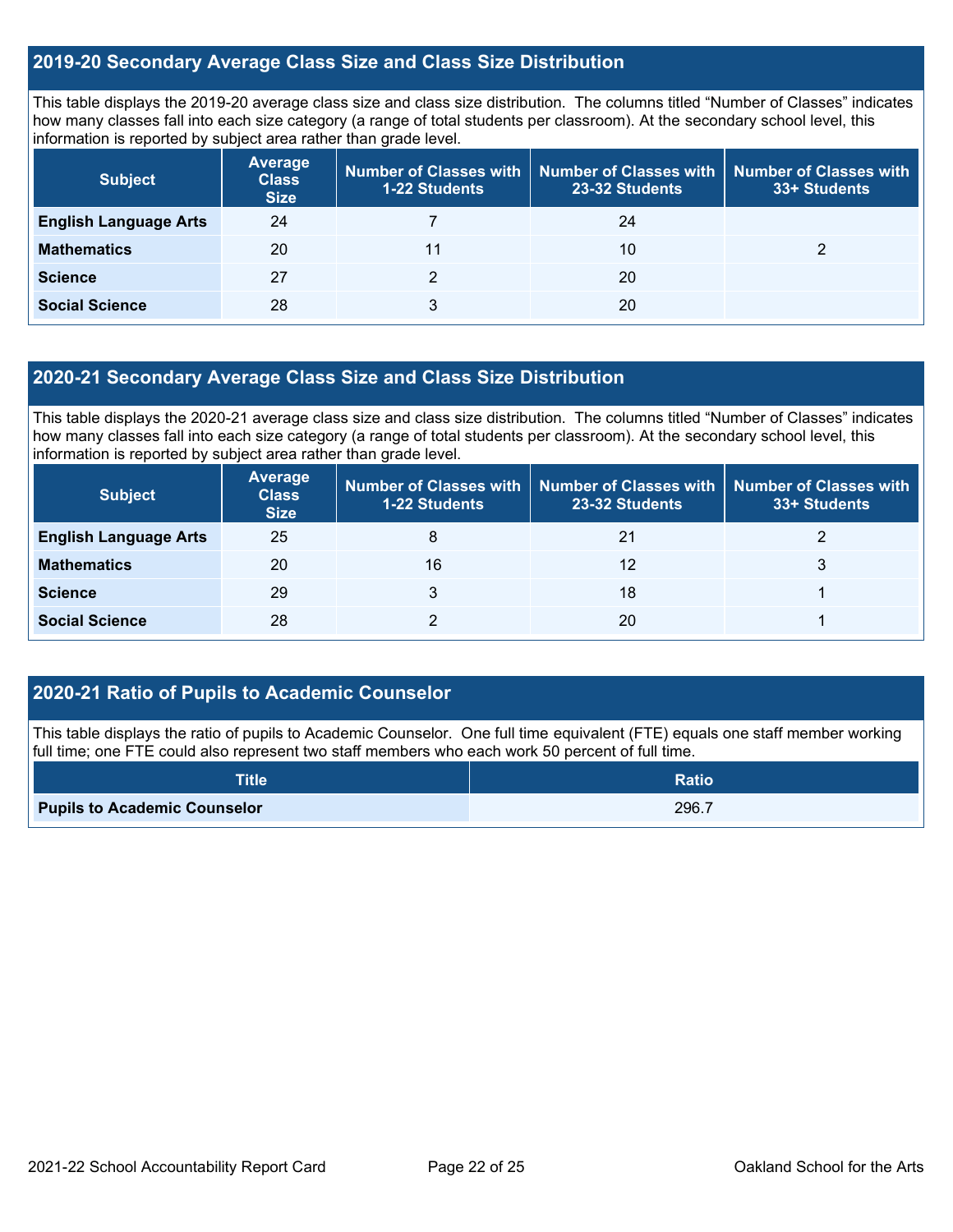#### **2020-21 Student Support Services Staff**

This table displays the number of FTE support staff assigned to this school. One full time equivalent (FTE) equals one staff member working full time; one FTE could also represent two staff members who each work 50 percent of full time.

| <b>Title</b>                                                         | <b>Number of FTE Assigned to School</b> |  |
|----------------------------------------------------------------------|-----------------------------------------|--|
| <b>Counselor (Academic, Social/Behavioral or Career Development)</b> | 2.7                                     |  |
| Library Media Teacher (Librarian)                                    | 0                                       |  |
| Library Media Services Staff (Paraprofessional)                      | 0                                       |  |
| <b>Psychologist</b>                                                  |                                         |  |
| <b>Social Worker</b>                                                 | $\Omega$                                |  |
| <b>Speech/Language/Hearing Specialist</b>                            | $\Omega$                                |  |
| <b>Resource Specialist (non-teaching)</b>                            | 0                                       |  |

#### **2019-20 Expenditures Per Pupil and School Site Teacher Salaries**

This table displays the 2019-20 expenditures per pupil and average teach salary for this school. Cells with N/A values do not require data.

| Level                                                | <b>Total</b><br><b>Expenditures</b><br><b>Per Pupil</b> | <b>Expenditures</b><br><b>Per Pupil</b><br>(Restricted) | <b>Expenditures</b><br><b>Per Pupil</b><br>(Unrestricted) | <b>Average</b><br><b>Teacher</b><br><b>Salary</b> |
|------------------------------------------------------|---------------------------------------------------------|---------------------------------------------------------|-----------------------------------------------------------|---------------------------------------------------|
| <b>School Site</b>                                   | \$15,915                                                | \$1,114                                                 | \$14.801                                                  | \$62,390                                          |
| <b>District</b>                                      | N/A                                                     | N/A                                                     | \$17.045                                                  | \$68,321                                          |
| <b>Percent Difference - School Site and District</b> | N/A                                                     | N/A                                                     | $-14.1$                                                   | $-9.1$                                            |
| <b>State</b>                                         |                                                         |                                                         | \$8,444                                                   | \$84,665                                          |
| <b>Percent Difference - School Site and State</b>    | N/A                                                     | N/A                                                     | 54.7                                                      | $-30.3$                                           |

#### **2020-21 Types of Services Funded**

OSA receives daily attendance funding from the CDE and supplements that with internal fund-raising that amounts to approximately 13% of the total budget, or \$1.3 MM. This funds an extended school day and an enriched arts program. This also funds our Step It Up program, which is our diversity outreach program targeting Title One schools in our Oakland area. This program provides free after school art education for underserved students to support both their successful audition into OSA and their future success in our high-paced artistic environment.

OSA has Student Counseling services and a college counselor, as well as a school psychologist, intervention specialist, and several education specialists for our students with IEPs. The Student Support Team supports all students 6-12 through interventions such as wellness counseling, family outreach, academic support and attendance. All students arts and academic progress is reviewed weekly and individualized support plans created and monitored as needed. New in the 2021-22 academic year was the addition of a full-time Pathway Coordinator whose responsibilities included oversight of all pathway integration, CTE alignment, teacher professional development and community partnerships.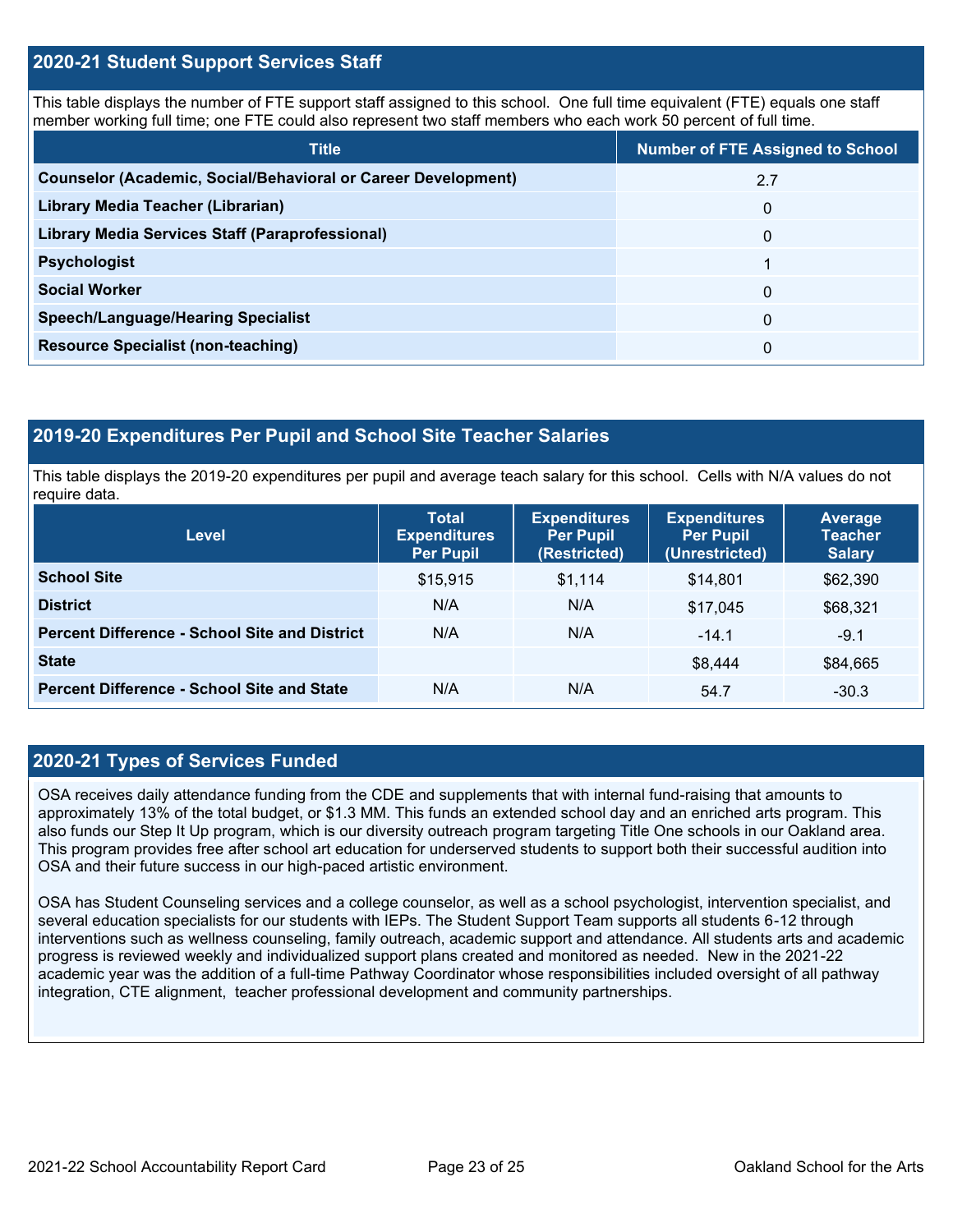## **2019-20 Teacher and Administrative Salaries**

This table displays the 2019-20 Teacher and Administrative salaries. For detailed information on salaries, see the CDE Certification Salaries & Benefits web page at [http://www.cde.ca.gov/ds/fd/cs/.](http://www.cde.ca.gov/ds/fd/cs/)

| Category                                             | <b>District</b><br><b>Amount</b> | <b>State Average</b><br>for Districts<br>in Same Category |
|------------------------------------------------------|----------------------------------|-----------------------------------------------------------|
| <b>Beginning Teacher Salary</b>                      | \$48,926                         | \$50,897                                                  |
| <b>Mid-Range Teacher Salary</b>                      | \$67,368                         | \$78,461                                                  |
| <b>Highest Teacher Salary</b>                        | \$96,755                         | \$104,322                                                 |
| <b>Average Principal Salary (Elementary)</b>         | \$111,968                        | \$131,863                                                 |
| <b>Average Principal Salary (Middle)</b>             | \$117,064                        | \$137,086                                                 |
| <b>Average Principal Salary (High)</b>               | \$139,888                        | \$151,143                                                 |
| <b>Superintendent Salary</b>                         | \$336,169                        | \$297,037                                                 |
| <b>Percent of Budget for Teacher Salaries</b>        | 29%                              | 32%                                                       |
| <b>Percent of Budget for Administrative Salaries</b> | 8%                               | 5%                                                        |

## **2020-21 Advanced Placement (AP) Courses**

| This table displays the percent of student in AP courses at this school. |      |
|--------------------------------------------------------------------------|------|
| Percent of Students in AP Courses                                        | 18.3 |

This table displays the number of AP courses offered at this school where there are student course enrollments of at least one student.

| <b>Subject</b>                  | <b>Number of AP Courses Offered</b> |
|---------------------------------|-------------------------------------|
| <b>Computer Science</b>         | 0                                   |
| <b>English</b>                  | $\mathbf 0$                         |
| <b>Fine and Performing Arts</b> | 2                                   |
| <b>Foreign Language</b>         | 0                                   |
| <b>Mathematics</b>              | $\overline{2}$                      |
| <b>Science</b>                  | $\mathbf 0$                         |
| <b>Social Science</b>           | 2                                   |
| <b>Total AP Courses Offered</b> | 6                                   |